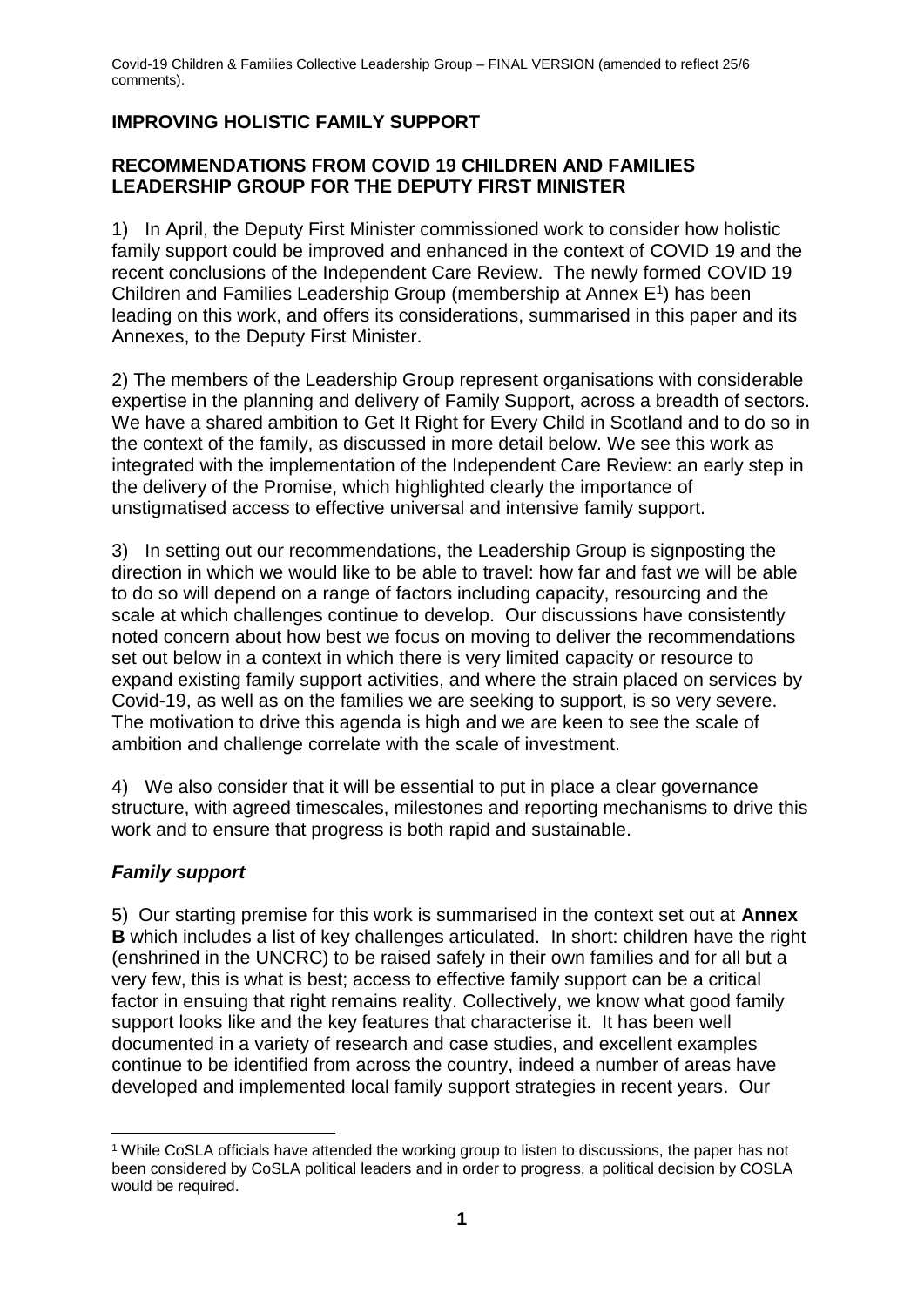proposed articulation of what we want holistic family support to look like, and what we understand by high quality, is attached at **Annex A**.

6) The description at Annex A is not new or radical: rather, it is an attempt to bring together in one collective and hopefully familiar summary, our collective knowledge, the core strength from which to build as we seek to ensure that good family support is consistently available to all families who need it across Scotland. "Quality" and "consistency" are key themes that have recurred in our discussions.

7) Our organisations and partners need to work together to create the conditions where we can consolidate and build on the strengths that have been developed – both pre-COVID and as a result of the pandemic. Where things work well we need to ensure that this continues and recognise the good practice; where families' needs are not being met, we need to find new solutions locally that that will build on and enhance the delivery of existing universal provision and ensure that we are really getting it right for every child within their family. These must be long-term and holistic solutions, which are developed in meaningful conversation with families. However, elements of the approach must commence soon - alongside the reopening of education services -to ensure that we are able to get alongside families as lockdown lifts. Our proposed actions below distinguish between those that are most immediate (intended for August) and those for the medium/longer term.

# **Summary Recommendations**

8) We have set out, at **Annex A,** a vision for Family Support in Scotland including a granular blueprint for what this should look like**.** In particular, we advocate the development of a framework for Family Support in Scotland to drive change and user-focused improvement across the country, setting out a clear ambition and blueprint for what is to be delivered, and based on the following recommendations:

## **Family Support should be based on nationally-agreed principles, free from stigma and driven by the views and rights of families (including pregnant women)**

- i. There should be a shared articulation of a national, principle-based ambition for family support provision which is embedded in decision-making and delivery structures. (Proposed wording is at **Annex A**)
- ii. A programme of activity should be developed which ensures the voices and views of families are at the heart of driving and sustaining improvement at local and national level.
- iii. Systemic and cultural change work should be undertaken to destigmatise the concept of families asking for support; and with wider public to engender national recognition that everyone in society has a role in helping families to thrive.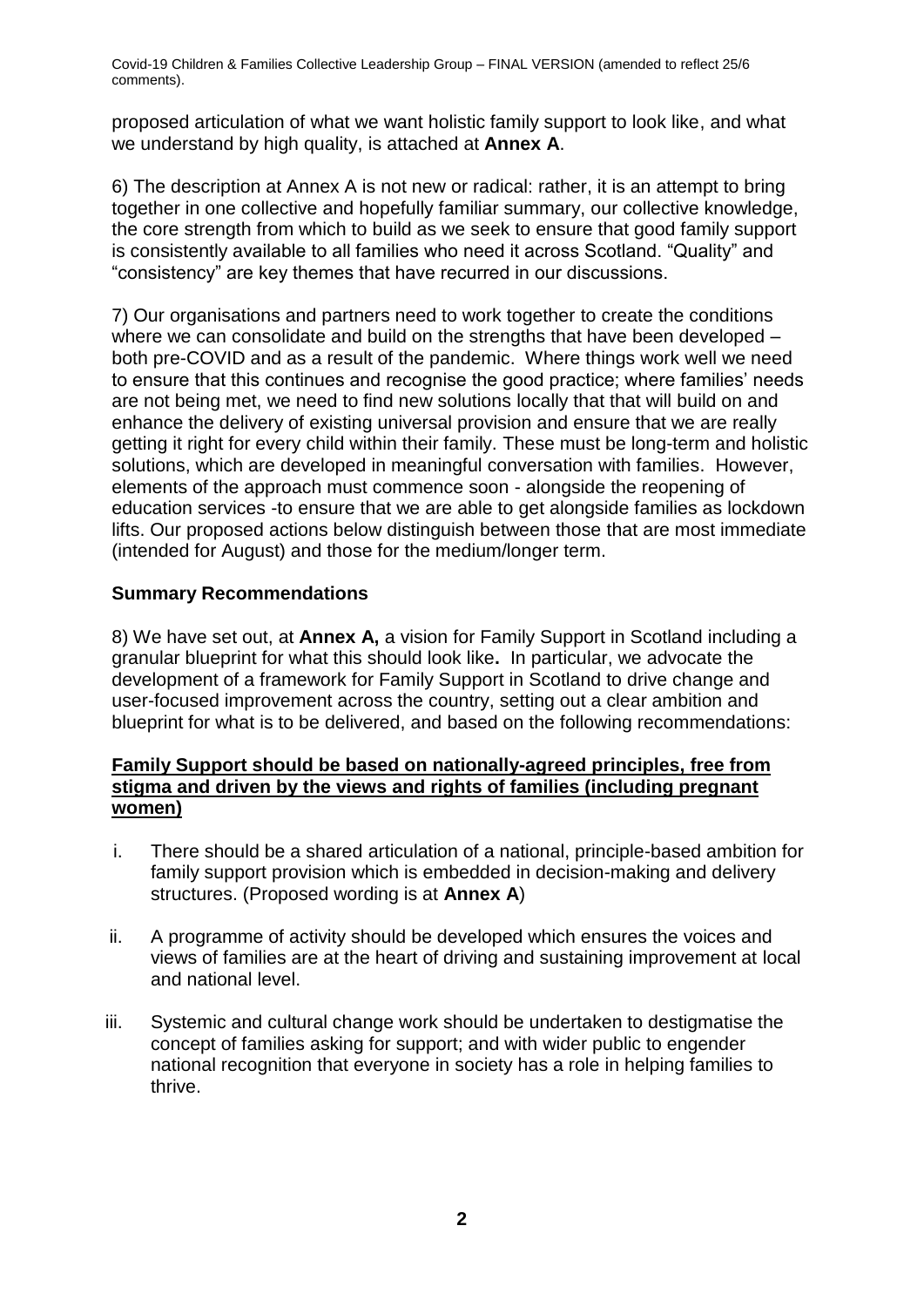### **Families should know what is available to them and how to access it.**

iv. Information about support and routes of access should be made clearly accessible to all at local and national level.

## **Support should be available to all families across Scotland when they need it, where they need it and for as long as they need it; enhancement of provision should be based on scaling up of local best practice and embed multi-agency working.**

v. Local areas should be encouraged and enabled to consolidate and scale up what is working well, building on and sustaining community and peer supports, universal services and existing third sector services (including those established during the pandemic) to ensure a whole system approach that crosses traditional organisational boundaries including with acute and community health and health and social care.

### **Prevention and Early Intervention should remain long-term investment priorities; the approach to funding and planning must be joined up across Government portfolios, partners and providers.**

- vi. Local areas should be encouraged and supported to redirect investment in the short and longer term into family support in the context of early engagement and prevention.
- vii. Funding provided to services should be flexible, long term (looking ahead for 20-30 years to drive intergenerational change) and sustainable, and the family support funding routes from Government should be streamlined across portfolios.

### **Progress must be reviewed; delivery decisions should be based on evidence including learning from families**

viii. A national review of data collection and linkage on family support should be undertaken to ensure that our future evidence base can support our ambitions around good family support.

# **Next steps/ Priorities for action**

9) Our immediate priority for action is to test the recommendations in this paper with families, and develop our understanding of how we will know that our actions are having the desired impact. We have also set out an initial programme of suggested actions to underpin these recommendations (at **Annex C)**. Some are these could be progressed immediately (with the aim of having these in place by the time that schools reopen in August) , others are actions which will take longer to manifest change, but should be pursued in parallel with the more immediate activity. We would propose to develop this programme further as we continue to hear views from families and other contributors on all of the proposed elements.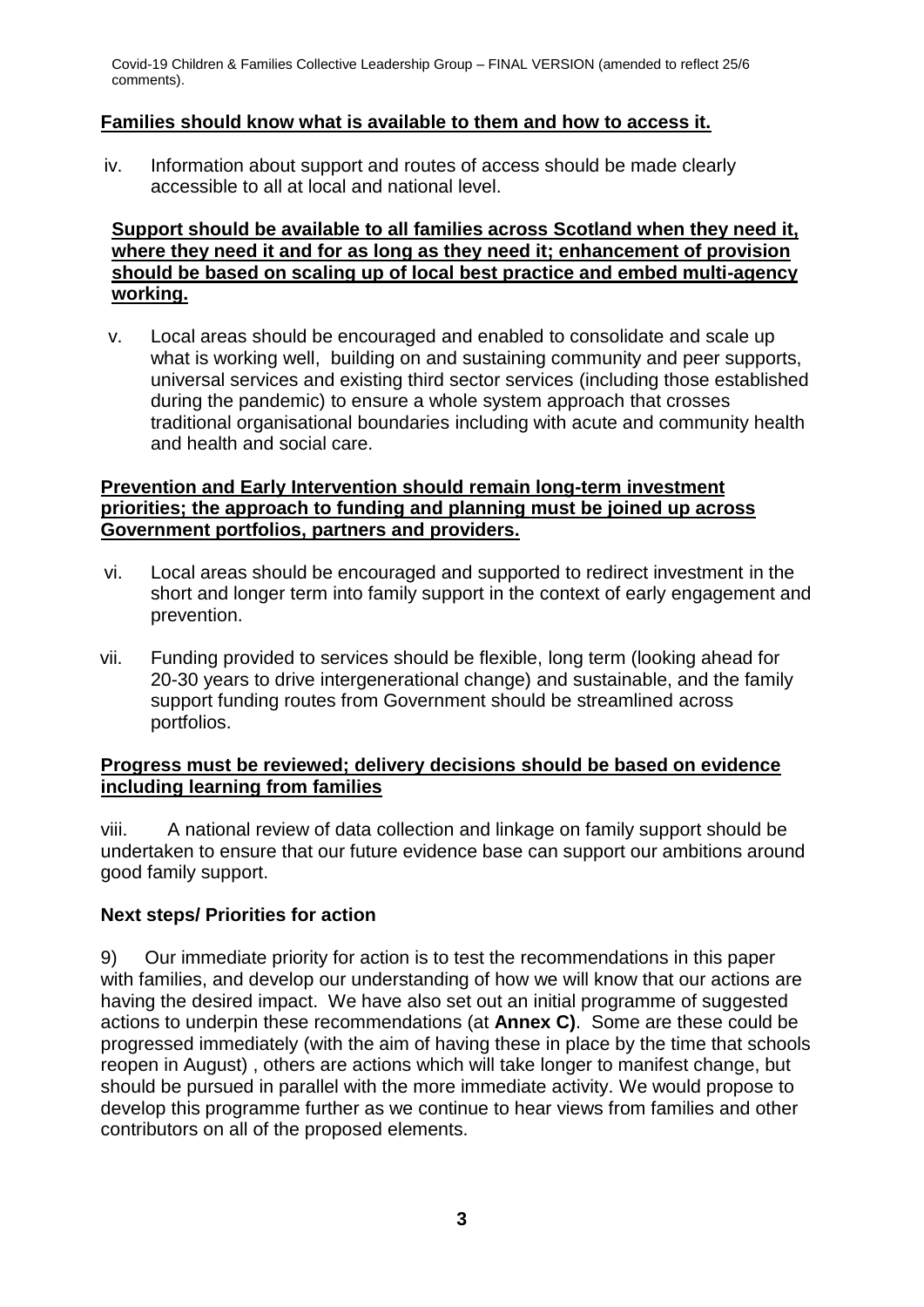#### **Reflection and conclusion**

10) In its discussions about Family Support, the Leadership Group has been struck by the breadth of perspectives and particularly the excellent response demonstrated by partners across Scotland in working together to provide for families affected by the lockdown. We have noted that this has been facilitated in part by the trust exemplified by funders and the very swift relaxation of many of the operating restrictions under which partners more routinely operate as well as a temporary reduction in some other non-essential business demands. New ways of working, and new attitudes to problem solving have empowered communities to develop locally appropriate responses. It is the hope of the Leadership Group that we will all be to take this learning and experience forward to continue this partnership of trust after the lockdown and that we will continue also to apply our learning from this time.

#### **11) You are invited to consider these recommendations and the proposed ambition, blueprint, and actions and to offer comment.**

- Annex A Ambition and Blueprint for Change
- Annex B Summary context for Family Support work including list of key challenges
- Annex C Suggested Actions: Linked to proposed blueprint and recommendations
- Annex D Definitions and Principles of Good Family Support
- Annex E COVID 19 Children and Families Leadership Group Membership

#### **COVID 19 Children and Families Leadership Group June 2020**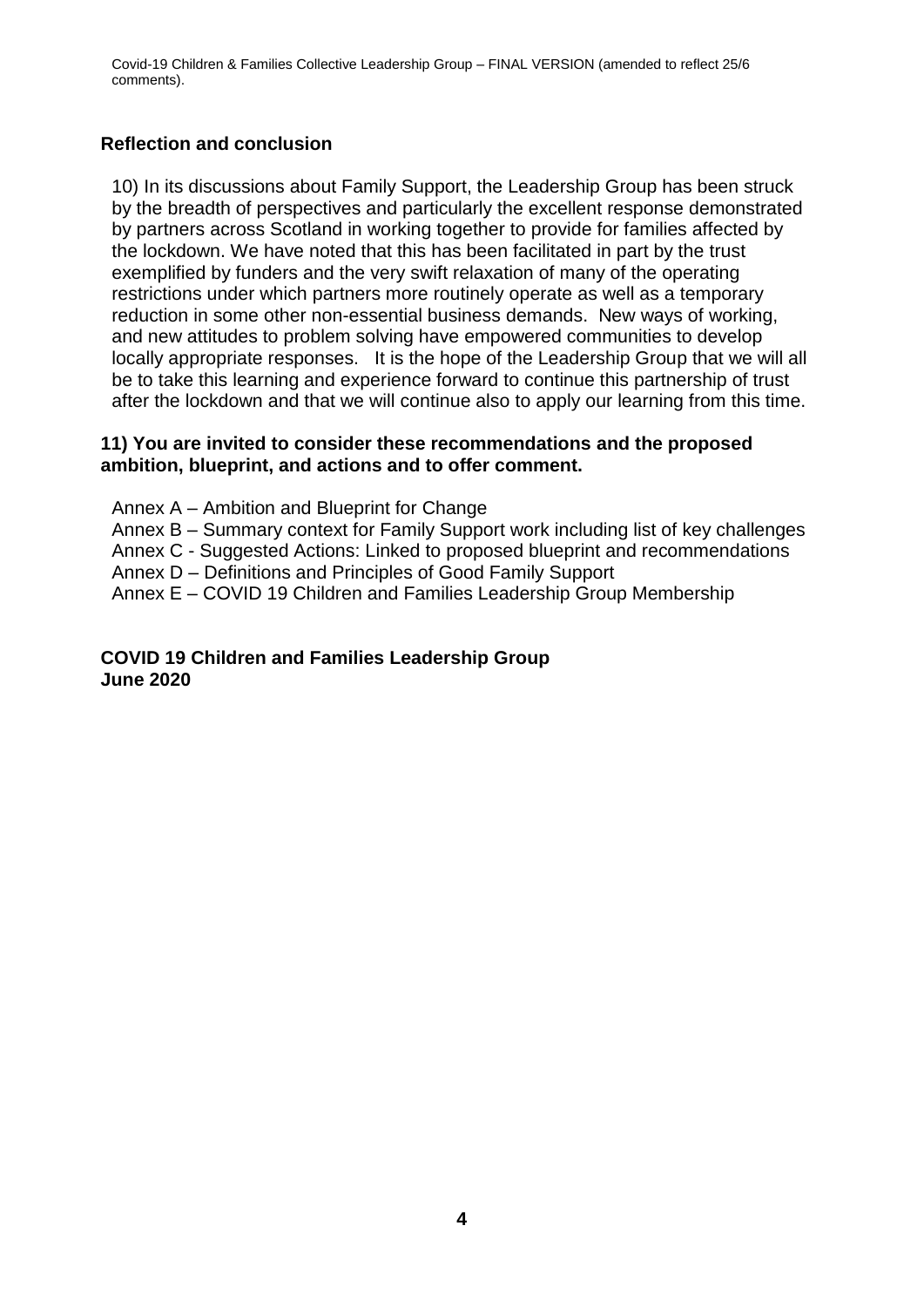# **ANNEX A**

#### **HOLISTIC FAMILY SUPPORT – AMBITION AND BLUEPRINT FOR CHANGE**

1) The shared ambition of the Leadership Group and those organisations we represent is as follows:

> "The National Performance Framework sets out our collective ambitions that families are supported to give their children the best start in life; that Scotland is the best place for children and young people to grow up and a great place to have a family.

> We want all families with children to lead safe, happy and healthy lives, free from poverty; we believe that families are generally the best source of care and nurture for their children and that it is the collective role of those supporting them to build capacity and confidence.

We recognise that all families need support sometimes and we want families across Scotland to be able to access the support they need where they need it, when they need it and for as long as they need it, to protect and promote children and young people's wellbeing, enable children and young people to achieve their potential, and keep families together wherever possible; and connected and supported in the exceptional circumstances where this is not.

We want that support to be holistic and empowering, based on trusted relationships, rooted in GIRFEC and our existing universal services, and grounded in the conclusions of the Independent Care Review and the broader evidence about the needs of children and families. We want the support to be based on early help and support and preventative action, at whatever level is required – on the spectrum from universally accessible support to more targeted or intensive support. We want asking for and accessing family support - at any point on a family's life-course - to be normalised, and as free from stigma as it is to consult your midwife or GP, or to take your child to nursery.

We want support structures to be sustainable, responsive and flexible able to adapt to the changing needs of families. We want supports to fit around families, and get alongside them in their communities- rather than families needing to fit around services or structures. We want the supports offered to be creative and to encompass play, sports and arts-based approaches where appropriate. We want families to know what is on offer, and feel empowered to access the support they need – reaching in to it, rather than being referred on to something.

We must listen to children, young people, pregnant women and families and ensure that meaningful engagement is embedded within the system and that families are partners in the design and continuous improvement of support. We want that improvement to be informed by data which reflects our ambitions for family support and what families tell us is important to them.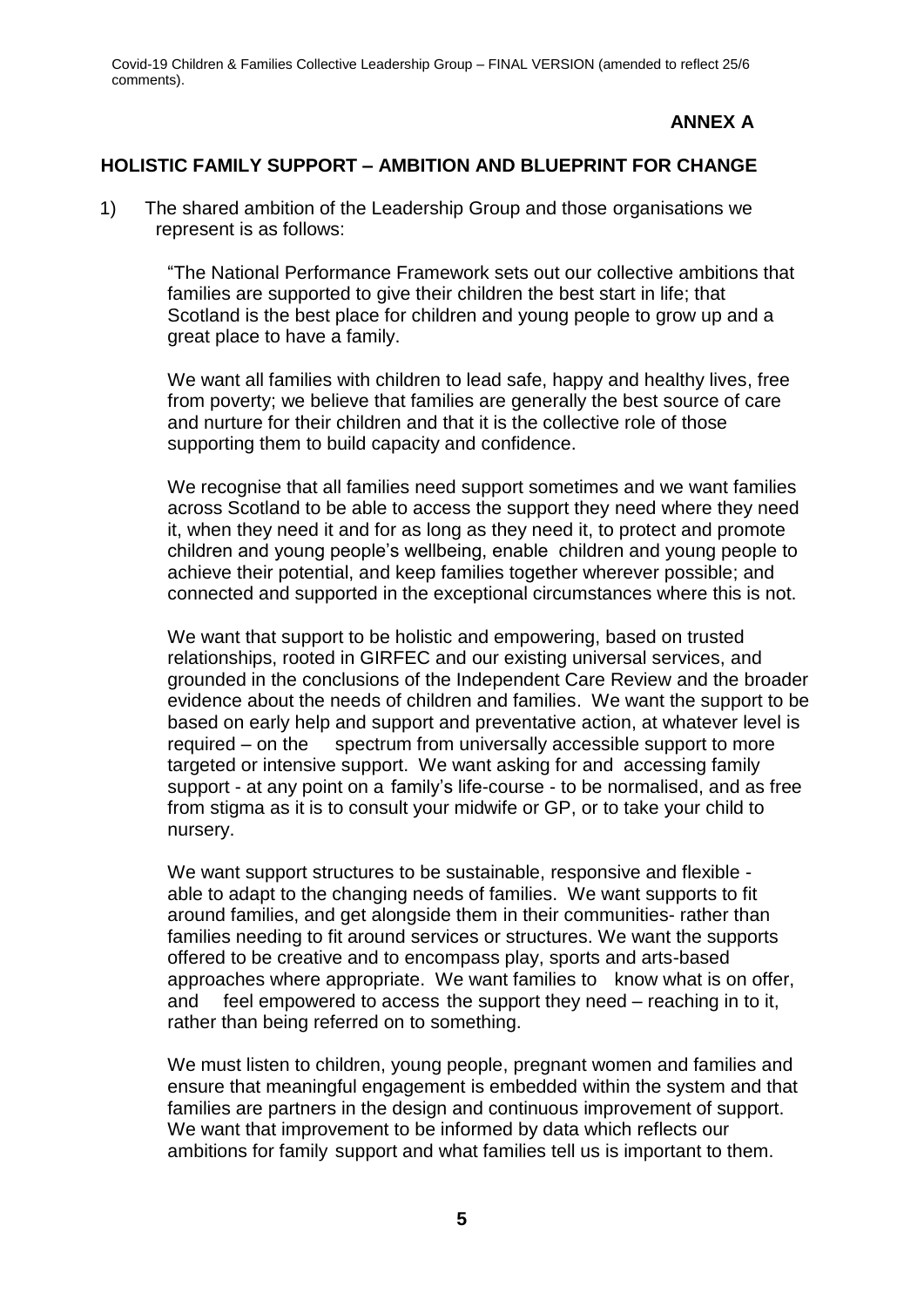We want to develop family supports to enable rights-based and informed approaches that are embedded in a commitment to deliver UNCRC Article 12.

We want professionals in all sectors to be able to exercise their judgement, in discussion with families, working together to help determine what is needed and develop targeted, trauma-informed and developmental offers to meet this need. We want our adult support services to work in synergy with children's support services so that by getting it right for every family, we get it right for every child."

2) To achieve this ambition, things need to be different. Our ambition is set out below, and is the **blueprint for the future** on which the proposed actions are based. It is noted that many of these features are in place in many localities and that many families have their needs met early and effectively; our ambition is that this is what we will see consistently all across Scotland.

# **Family Support should be based on nationally-agreed principles, free from stigma and driven by the views and rights of families (including pregnant women)**

# What will this look like?

# **Immediate/on transition from lockdown**

- The views of families will be central to our response to addressing arising needs - drawing on both what they have already told us matters to them, and their views on how the COVID-19 response has met their new and existing needs. Planners and providers will continue to engage with children, young people and families to hear their experiences and seek their opinions.
- There will be an ethos, of "doing with" and getting alongside families and a culture of mutual respect.
- It will be clear that it is healthy to ask for support.
- A wide variety of families will present for support including first time users.

# **Medium/longer term**

- The views of families will be integral to the continued design and delivery of support at a local and national level. Seeking these should not be 'outsourced' but embedded in all our work.
- Families will have continued contact with the person providing their support, until an agreed and managed "warm" handover to a new relationship.
- Families from all walks of life will ask for family support at an appropriate point or points in their life courses; they will access what they need and find it useful – and will tell us so.
- Civic Scotland will recognise that collectively we need healthy and happy families in which children can grow and thrive. Children and families will feel better supported and valued in a Scotland that recognises their contribution.
- Scotland will recognise that strong, safe and supported families will be at the heart of a strong economy in a compassionate country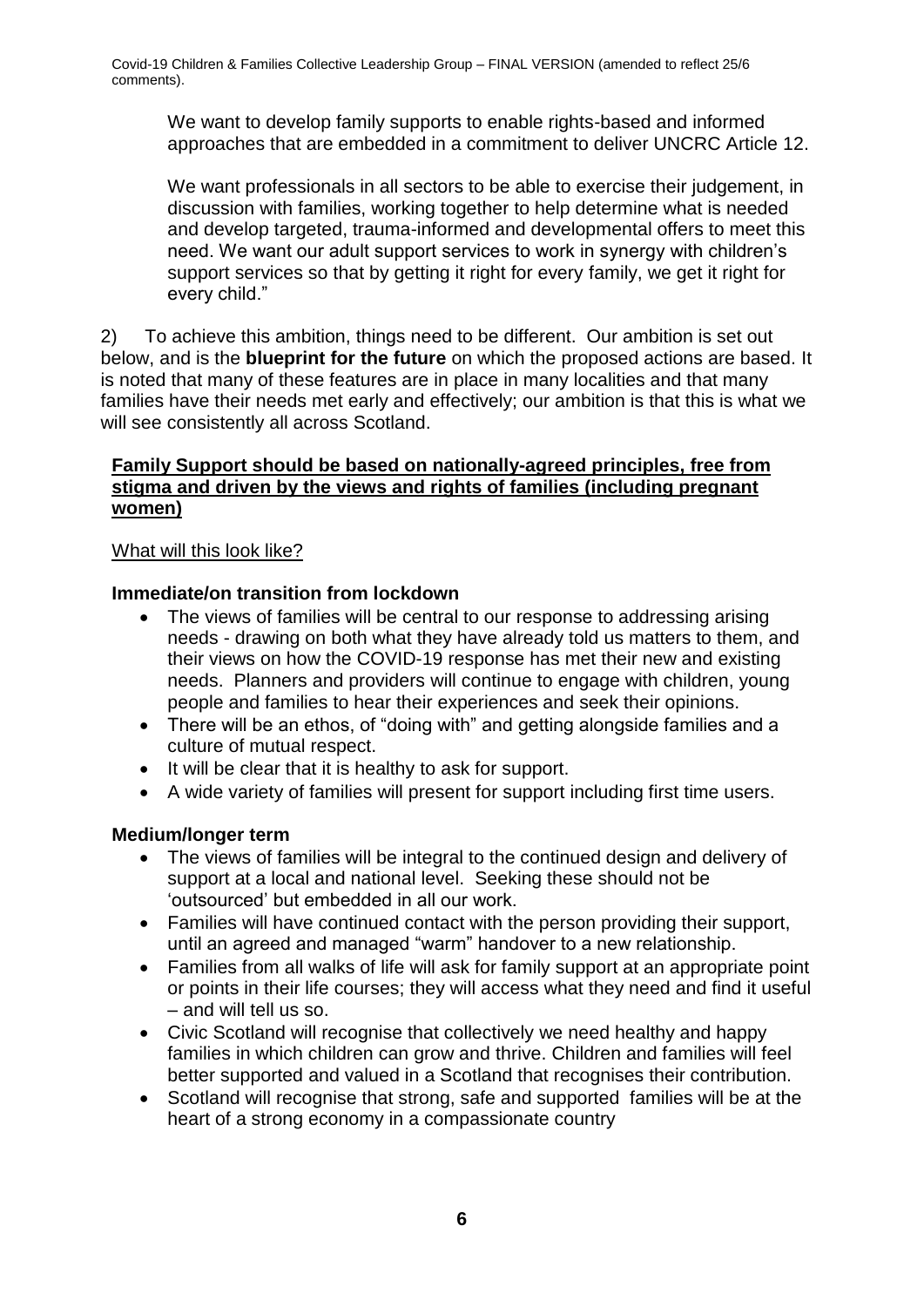# **Families should know what is available to them and how to access it.**

What will this look like?

### **Immediate/on transition from lockdown**

- Families will be clear that they have a right to support;
- All families will be able to find information about what support is available nationally and locally, how to access it, how escalation to more intensive support works, and the principles on which that support will be given;
- The criteria for accessing support must be reduced, and open up access for families to a range of support, including speech language and communication, nutrition and feeding support.
- We will be clearer about different sorts of need, from universal to additional, multiple, specialist and intensive needs.

#### **Medium/ longer term**

- All contributing to family support, in whatever sector (health/ELC/schools/third sector/mental health etc.) will feel part of the ambition to improve family wellbeing/ outcomes for families in Scotland, will understand how their roles contributes to the wider whole, and will know when and how to seek additional support and share information in consultation with families.
- All working with families will recognise that any engagement with families is an opportunity to be supportive and will recognise that kindness, warmth and curiosity in relationships will offer the best opportunity to destigmatise asking for help.
- The workforce will be trauma-informed and grounded in attachment theory, and the importance of a restorative approach; they will understand the impact on parents of unresolved adverse childhood experiences and be sensitive to the fragility of some of those with whom they are working. Workers will understand the impact of gender inequality, poverty, racism and discrimination and will consider the impact of these on the ability of parents to cope. Support systems and services will actively identify inequalities in any assessment about children's wellbeing and safety.

### **Support should be available to all families across Scotland when they need it, where they need it and for as long as they need it; enhancement of provision should be based on scaling up of local best practice and embed multi-agency working.**

### What will this look like?

### **Immediate/ on transition from lockdown**

• Principle of equal partnership will be the new norm amongst statutory and third sector services providing family support, acknowledging individual areas of expertise and accountability.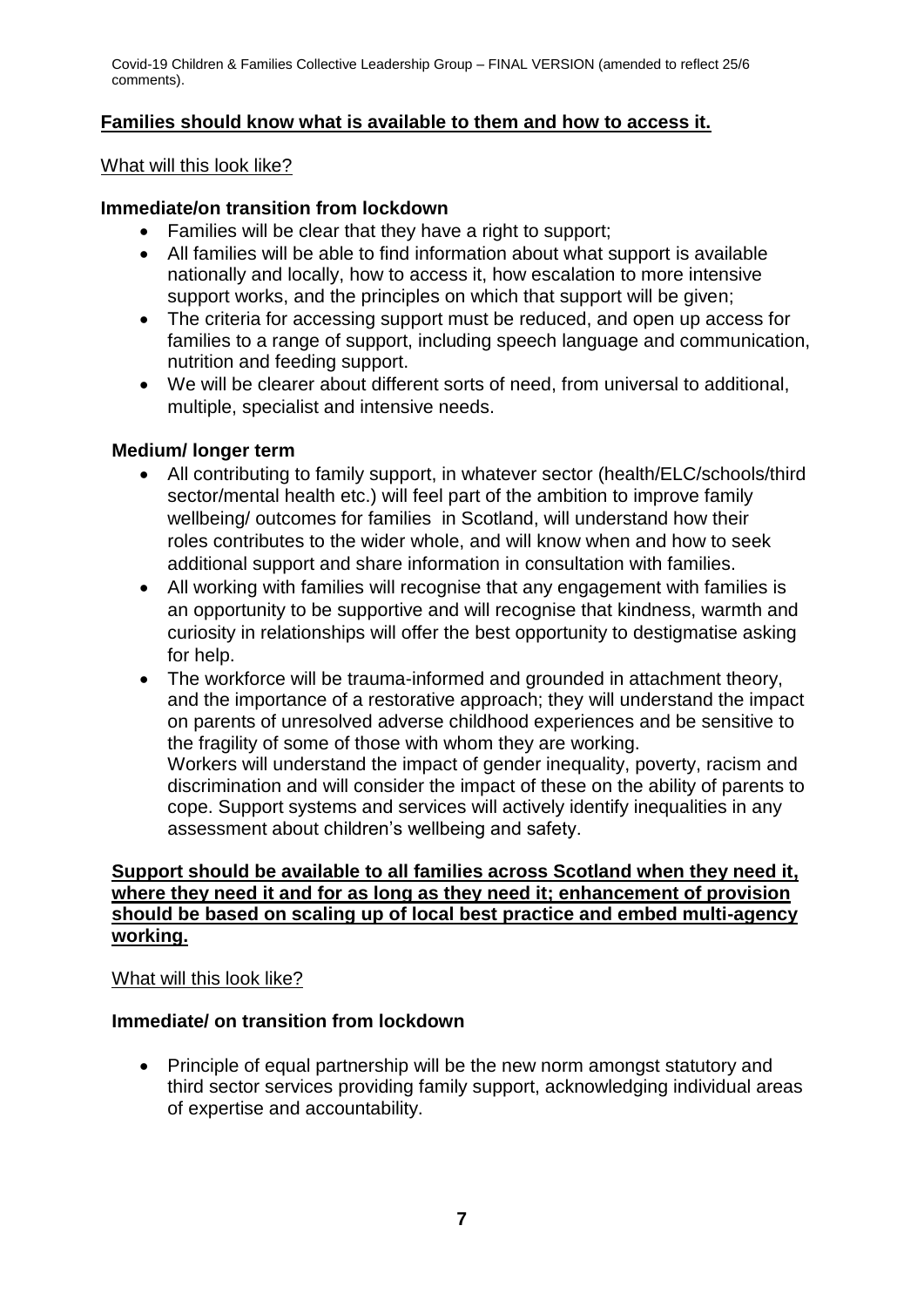Arrangements will be made and promulgated within partnerships to ensure that families can access holistic support in community settings such as schools, nurseries and GP practices as lockdown is lifted, to include:

- emotional support that may be needed by many families

"decompressing" as we move out of lockdown;

- advice, information, financial and practical support, provided through the relationships that work best for families by support staff who have a good understanding of trauma and unresolved adversity in childhood; - integration of play within support structures, particularly for younger children;

- access to developmental supports where concerns have emerged during lockdown such as behaviour, communication issues, and other developmental concerns;

-intensive (targeted) support for those presenting with more immediate or severe concerns.

## **Medium/longer term**

- Enhanced and extended support for families will be coordinated locally across services (children's/adult/health/acute), as part of a whole systems approach building on existing local strengths, partnerships and universal services;
- Flexible whole team supports will include whole range of services where possible, 7 days and out of hours, and will be developed to be responsive and delivered where and when families need this most, building on shifts already made in practice in response to COVID-19 and with a focus on local community settings and continuity of support across age and stage;
- Service planning and design will reflect the fact that the need for support or protection is on a continuum from light-touch to intensive; that effective early support can help obviate or mitigate a future need for protection ; and families may move back and forward along the continuum over time;
- Support will be consistently available, including in the longer-term, where this is right for a family;
- Options to address poverty and issues arising from income inadequacy will form part of the discussion with families including where this is not a presenting issue;
- Existing good practice (including team around the child, low-footfall multidisciplinary working and successful digital support models) will be shared nationally and scaled up within each locality; Family Group Decision Making could be scaled up nationally;
- Support relationships will be streamlined with the most effective relationship being identified by the family.
- Supports anticipated will include financial and practical, emotional information and advice and will take account of the different levels and types of needs anticipated as well as the specific views of the individual family; structures will be varied to meet local need; these will include sustainable and informal community-run and owned supports/self-help/information /drop- in/community café and advice incorporating peer support to tackle isolation and encourage connection and avoid families being pulled into systems unnecessarily .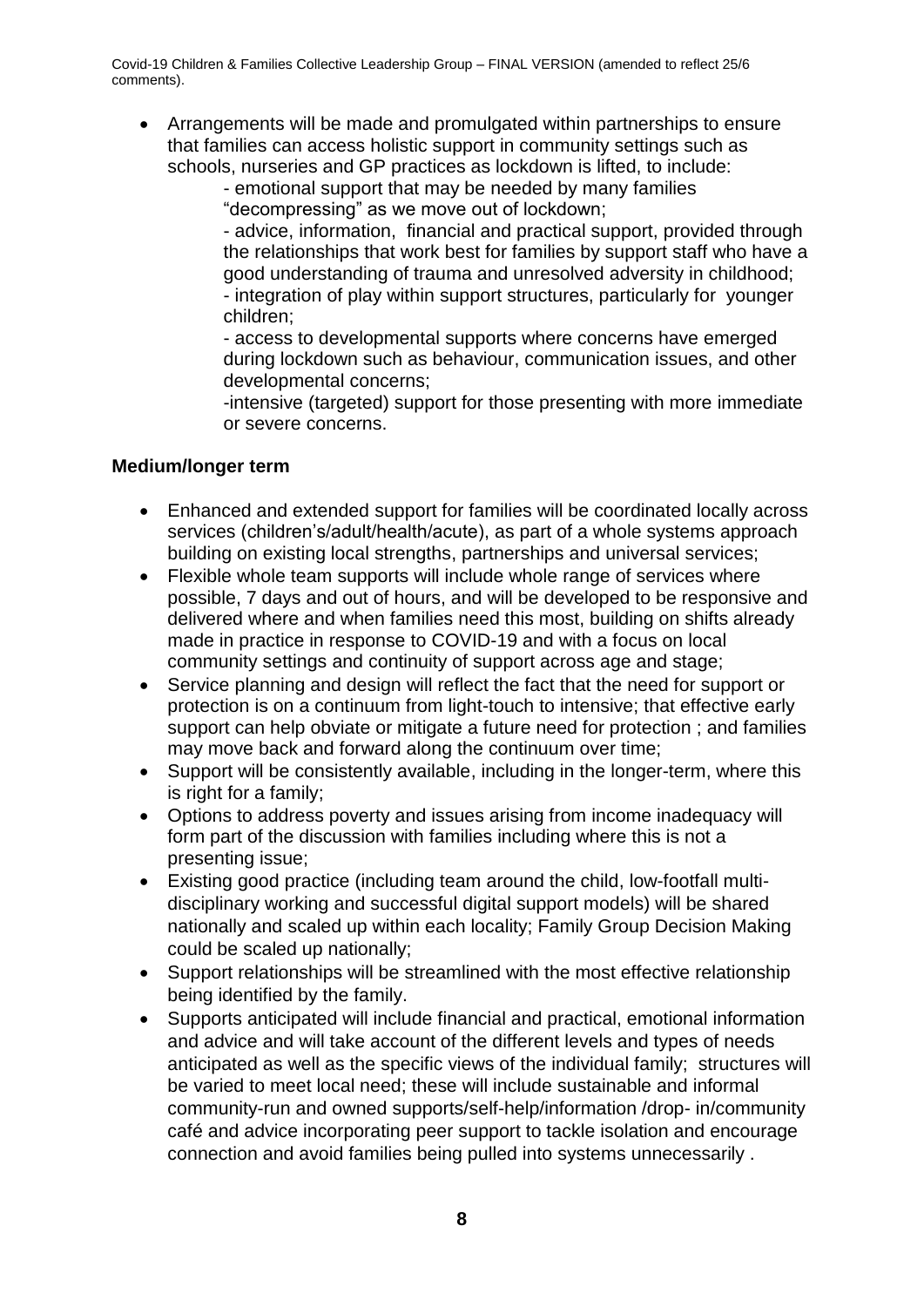- Support will be child-centred and family-minded, recognising that direct holistic support to parents is essential in keeping children safe. Support will recognise that parents' behaviour is often determined by the experiences they had as children. This perspective will inform all parts of the system that supports families.
- For complex and intensive support, more trained staff will be available.
- In line with Community Empowerment Act, community assets, skills and knowledge will be strengthened to support and empower parents, address child need, and promote child wellbeing, learning and development.
- Commissioning (planning, design and procurement) of services will adhere to a set of nationally agreed principles, including being non-competitive, long term and fully reflective of the objectives in Children's Service Plans and Health and Social Care Plans.
- Adult services will be clear part of holistic family approach, and practitioners to see one of their roles as supporting adults to improve outcomes for families.
- Systems will be reviewed to reflect our learning from COVID-19, especially where outcomes have surprised us – e.g. some learners doing better away from the stresses and structures of school.

## **Prevention and Early Engagement should remain long-term investment priorities; the approach to funding and planning must be joined up across Government portfolios, partners and providers.**

- Effective holistic support recognises complexity and that each family member may require individual support before whole family support systemic work begins. The value of systemic support will be recognised and the time it takes acknowledged as that is the best way to achieve a long term and sustained change and improvement to family wellbeing.
- There will be a continuation and embedding of the culture of trust and partnership that has been demonstrated so successfully during COVID-19, during which funding organisations empower third-sector providers to act on the basis of their informed judgment.
- Investment and funding will not feel compartmentalised, but will clearly connect with the wider GIRFEC approach and our aspirations for family support, including support from pregnancy through to childhood, continuity across boundaries, local areas being empowered to develop support in response to need, and that funding follows the family to deliver on the NPF.
- The scale of investment will acknowledge the scale of issues. Funding timescales need to be longer-term and sustainable, to enable support to be consistent, high-quality and provided by highly-skilled staff who are secure in their contracts. (NB This may require cross-party political consensus if it is to transcend electoral cycles).
- At national level there will be at clear and coherent picture about how policies supporting families fit together.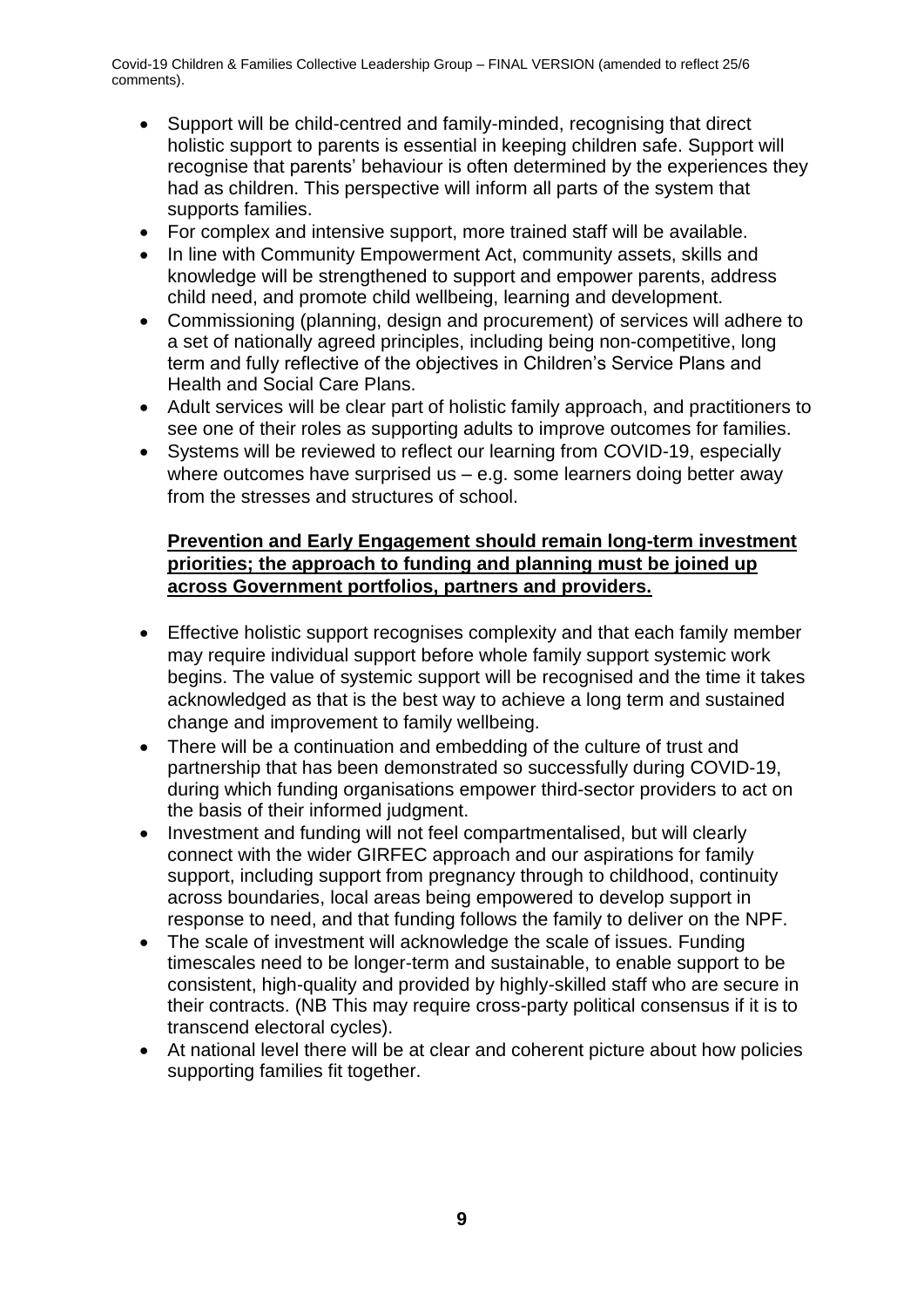### **Progress must be reviewed; delivery decisions should be based on evidence including learning from families**

- Collectively, Scotland will hold the data we need to allow us to understand need, assess progress and drive improvement.
- This will be collected with care and due regard to burden.
- Good practice examples are promulgated widely; we access and share learning from many sources.
- Evidence must include narrative and experience of families and be heard directly from them. Evaluation and impact gathering needs to be funded from the outset with outcomes being determined in partnership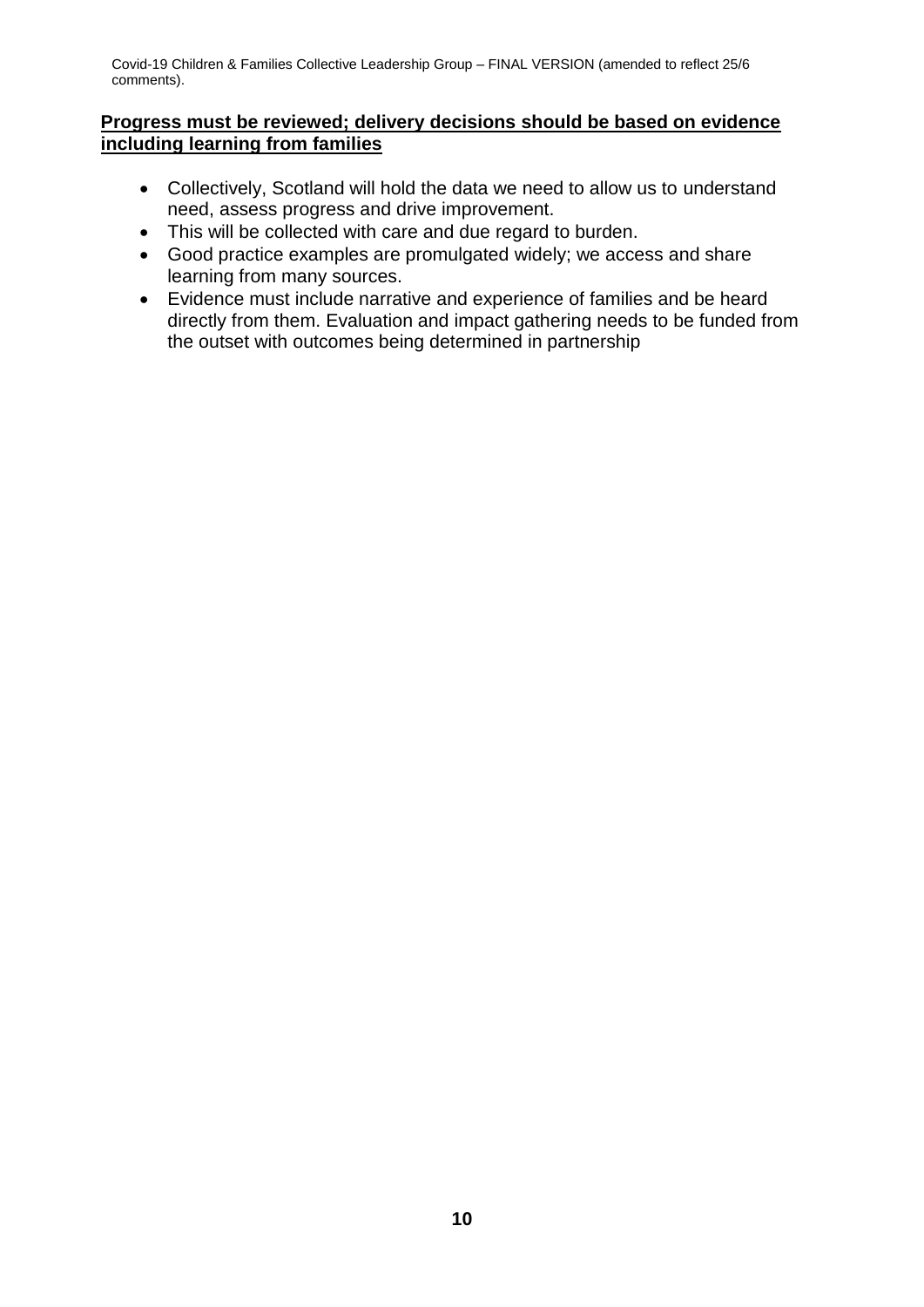## **ANNEX B**

### **HOLISTIC FAMILY SUPPORT – SUMMARY CONTEXT**

1) Over the last 12 months, there has been renewed discussion of the important role of holistic family support in promoting family wellbeing and averting family breakdown and recognition that provision of such services across Scotland has become very variable. The 2012 Parenting Strategy presented Scotland's most recent articulation of family support structures and commitments. Since that time the range and complexity of issues facing families and those supporting them has continued to increase, poverty has not lessened, and the current COVID-19 pandemic has brought further or new challenges. There has also been an increased awareness and understanding of the negative impact that adverse or traumatic experiences in childhood can have on children's development which without the right support, can lead to poorer health and social outcomes in adulthood.

2) The business case for increasing and improving family support - articulated most recently in the conclusions of the Independent Care Review and evidenced by data available across partners including from the Care Inspectorate - is compelling: effective and high-quality family support, explicitly embedded in the UNCRC and the principles of early intervention and prevention, within the wider context of the national delivery of GIRFEC, universal service provision and commitment to the prevention of childhood trauma is critical to helping families to remain together<sup>2</sup> and develop the resilience to withstand times of pressure. Reframing family challenges using systemic family support approaches can help move from inappropriate diagnostic, clinical responses to more relational ones. This builds family and community strengths and prevents unnecessary long term involvement with services.

3) Family support is of course already integrated into public and third sector systems across Scotland and there is much that works well, including a strong commitment from those working with families to Get It Right for Every Child and to engage early. Notwithstanding this commitment, we know that many families are not getting what they need at an early stage of difficulties and that this leads to later, more complex or entrenched problems and presentation. The current COVID-19 context shines a light on both the strengths and weaknesses of our current support systems. However, COVID-19 has placed unprecedented pressure on families. Some will have been considered to be in need of support prior to the COVID-19 outbreak, and should have been known to services, and had a child's plan. Where relationships with families were already in place, we have heard many positive stories. However, the difficulties they are facing may have increased, or changed in nature. Other families, who were not in receipt of services but were sitting just below the thresholds for services at the time of the outbreak are likely to be amongst those who are experiencing increased need. In addition, many children and young people will have new support needs because they have experienced adversity - for example, loss of family income or experiencing social isolation - as a consequence of COVID-19, and the necessary measures to limit its transmission. Ministers and

1

<sup>&</sup>lt;sup>2</sup> This paper acknowledges that there are situations in which it is not right or safe for a child to remain within its own family. However, we note the context of the ICR and the clear ambition that children should be supported to remain within their families and communities where this is safe.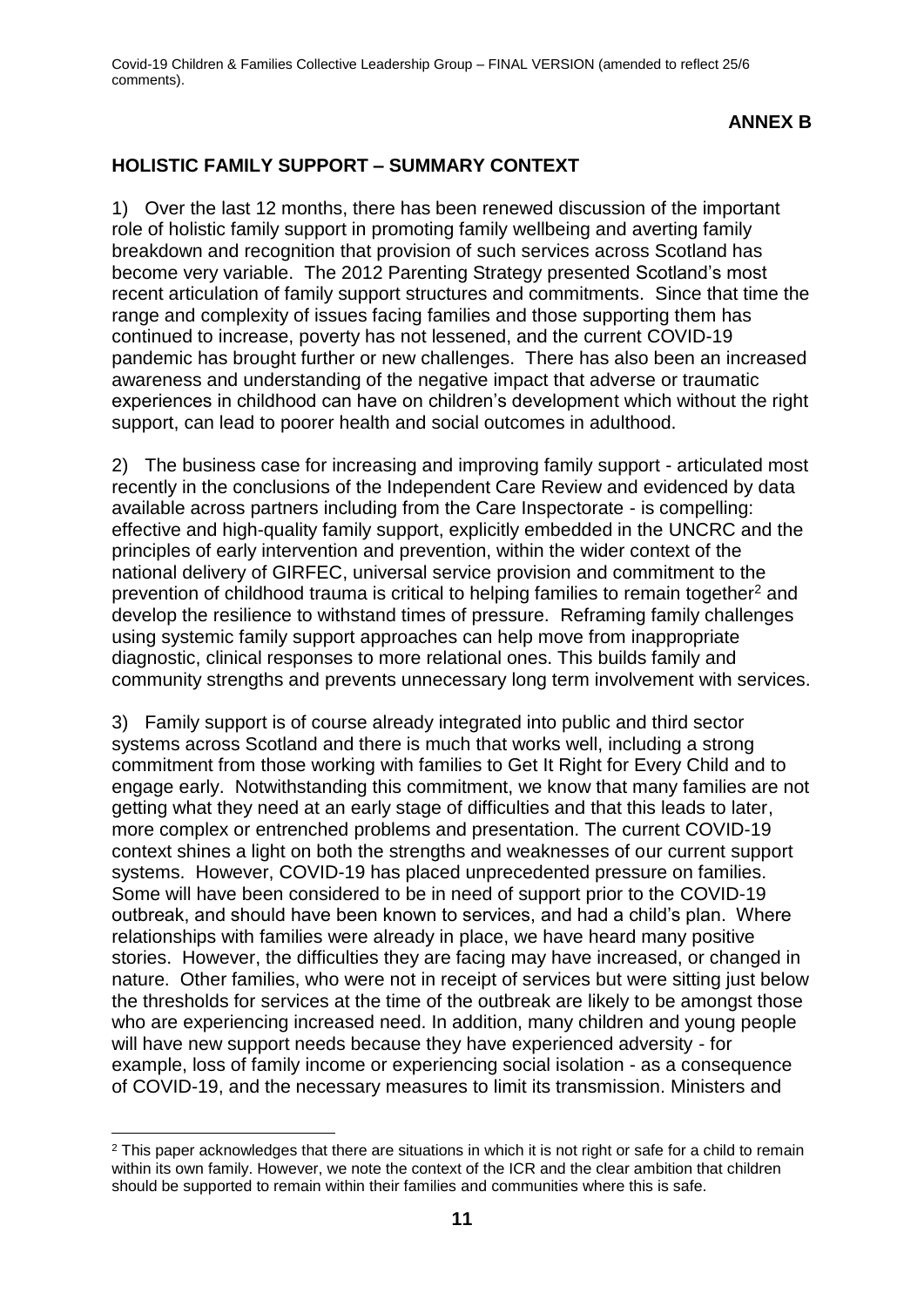Leaders have seen the more detailed data compiled about what is currently known about vulnerable families.

4) Broadly speaking, services from all sectors have responded well to the new demands arising from COVID-19, adapting their means of delivery, increasing their availability, and doing whatever they can to give families what they need to support themselves during this difficult time. The response has often modelled a more familyled holistic and practical approach, and it is important that we capture the learning about what has enabled this, and use it to build and scale up so the principles underpin national and local responses across the country, and that this continues beyond the immediate COVID-19 crisis.

5) In some areas, there have been excellent examples of crisis-driven innovations that will be sustained beyond the current pandemic, for example, the roll-out of the digital "Near Me" service for pregnant women. However, to a large extent, the response has pushed services to operate in emergency mode, and using emergency funding or reserves. We know this is not sustainable and that despite the innovation, creativity and commitment, some demand remains unmet and that other aspects hidden. We also anticipate that demand for further immediate and intensive support is likely to increase as the impact of COVID-19 on society and the economy continues to have an effect, and as current lockdown measures are gradually lifted.

6) There is therefore a need to take stock, swiftly, and to take action to move collectively to a more sustainable and consistent approach to supporting families. As well as working with those who plan and provide support and services (NHS and Local Authorities, third sector) to children and families, this work must draw explicitly on the feedback from families themselves - both the learning that they have already shared with us (including via the Independent Care Review), but also by ensuring their views and voices are heard as we improve the design and delivery of support. We must also ensure that the principle of engagement with families is embedded for the long term, and at a local and national level, the views of families are built in to delivery systems and structures. Additionally, the work must make critical links across the systems and sectors supporting families, and the government portfolios which provide the funding and direction for these, most notably across health (including mental health), communities, and children's services policies, recognising the interplay amongst these and the recurring scourge of poverty that forms a constant backdrop to much of this work.

7) It is envisaged, that the early results of this work must take effect soon, and that there must be available support, clearly signposted, as the lockdown lifts and the phased reopening of schools, nurseries and other systems begin. However, our response to the immediate and severe pressures of COVID-19 must be rooted in our longer term aspirations to re-embed more firmly our collective commitment to prevention and early intervention, ensuring that support is available to all families, from the earliest possible stage and for access to such support to be as routine and non-stigmatising as seeking support from a midwife or nursery practitioner.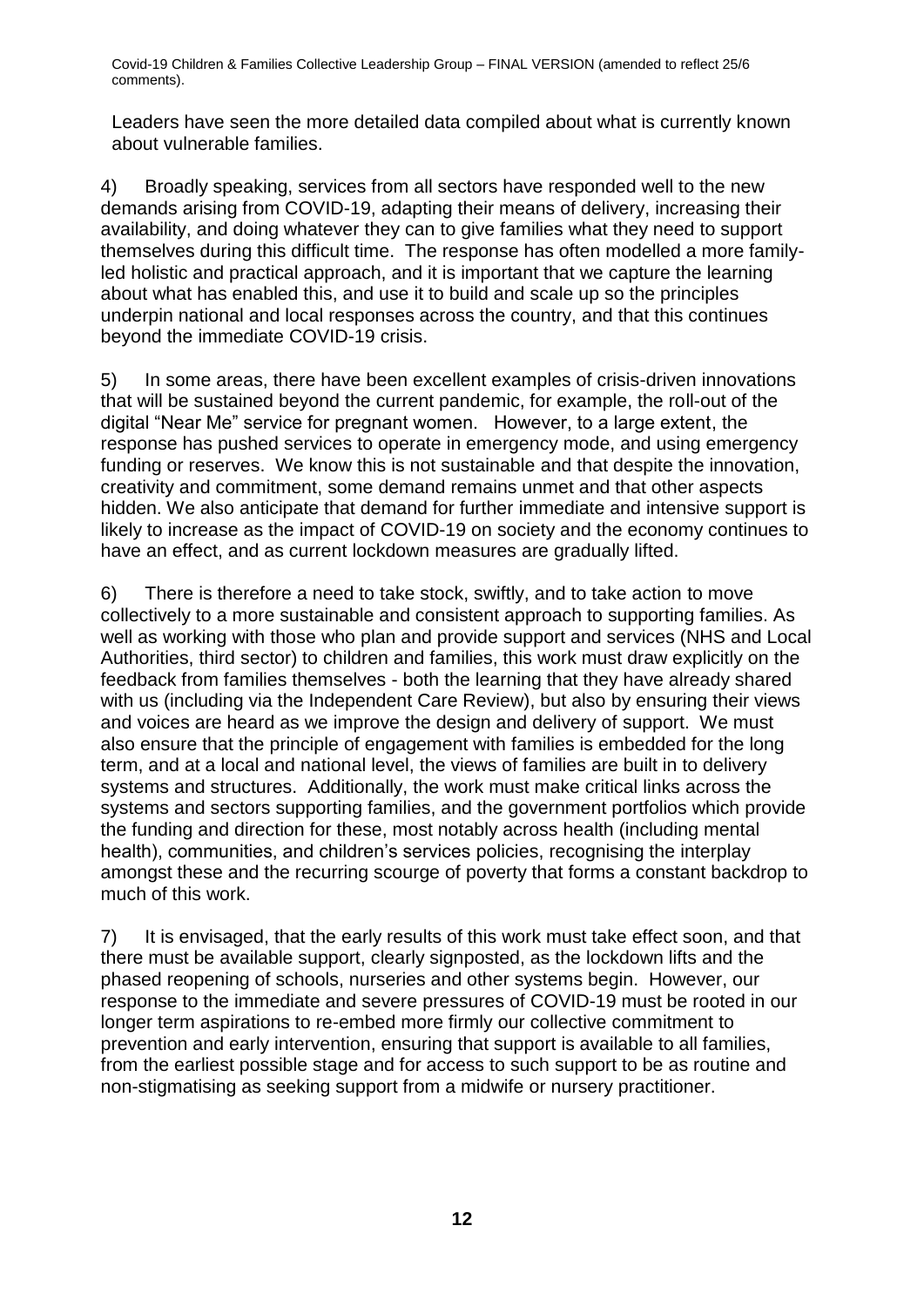## **Summary of the key challenges faced**

2) In considering how to build a more consistent picture of quality support, we have heard and discussed that:

> (i) we need to ensure that high-quality<sup>3</sup> support is available consistently across Scotland building on the entitlement to universal services; (ii) support should be for pregnant women and all members of families<sup>4</sup> with children, including the child from pre-birth; support should encompass addressing complex issues including loneliness and isolation, abuse, recovery from trauma, addiction and mental and emotional distress and should continue should families experience the removal of a child or children (in line with the recommendations of the Care Review); (iii) Parents should be asked what support they need and have a say in how and by whom it is delivered. Personalised approaches recognising the individual characteristics of families and communities; families should be able to access support without having to ask repeatedly; we need to take a broad definition of what constitutes asking for support, including requests that may initially appear to be more generic or unrelated(e.g. request to help with child's learning);

> (iv) parents should be empowered to reach for support as early as possible and services should be ready and enabled to respond with appropriate and proportionate support in partnership with parents and cares and include extended family and friends.

(v) support should be non-stigmatising and its use (and provision) "normalised", to ensure that family support is fully aligned and integrated with the GIRFEC approach with children and young people in the family: nurseries , schools, GP surgeries should be places where support needs are routinely discussed with families to help "normalise "this;

(vi) families can fear that in reaching out for help, or accepting offers of support, they are risking losing their children. We need to reframe the narrative about support and ensure that families come to value the support and become increasingly confident to ask for help (and variation of the help on offer) without fear of adverse consequence or judgement;

(vii) in areas where support is not working well or consistently, existing services are not joined-up and are insufficiently multi-disciplinary; they involve multiple professionals not all of whom are known to one another or are invested in the relationships with the family; support is not tailored to the needs of the family and can be difficult to get to (time and geography); (viii) The Children's Planning Partnership and Children's Services Plan should remain the key vehicles for the planning of family support provision across localities, integrating with universal and targeted health care support whether in the community or acute. These plans should better reflect community and family views on the type of support required to tackle the

<sup>1</sup>  $3$  The understanding of "high quality" is discussed in the ambitions and outcomes at Annex A; a key element of this is support based on trusting relationships with delivered by those who are skilled, knowledgeable and empathic.

<sup>4</sup> Throughout this paper, consistent with the annexed definition, references to "family" encompass also references to pregnant women.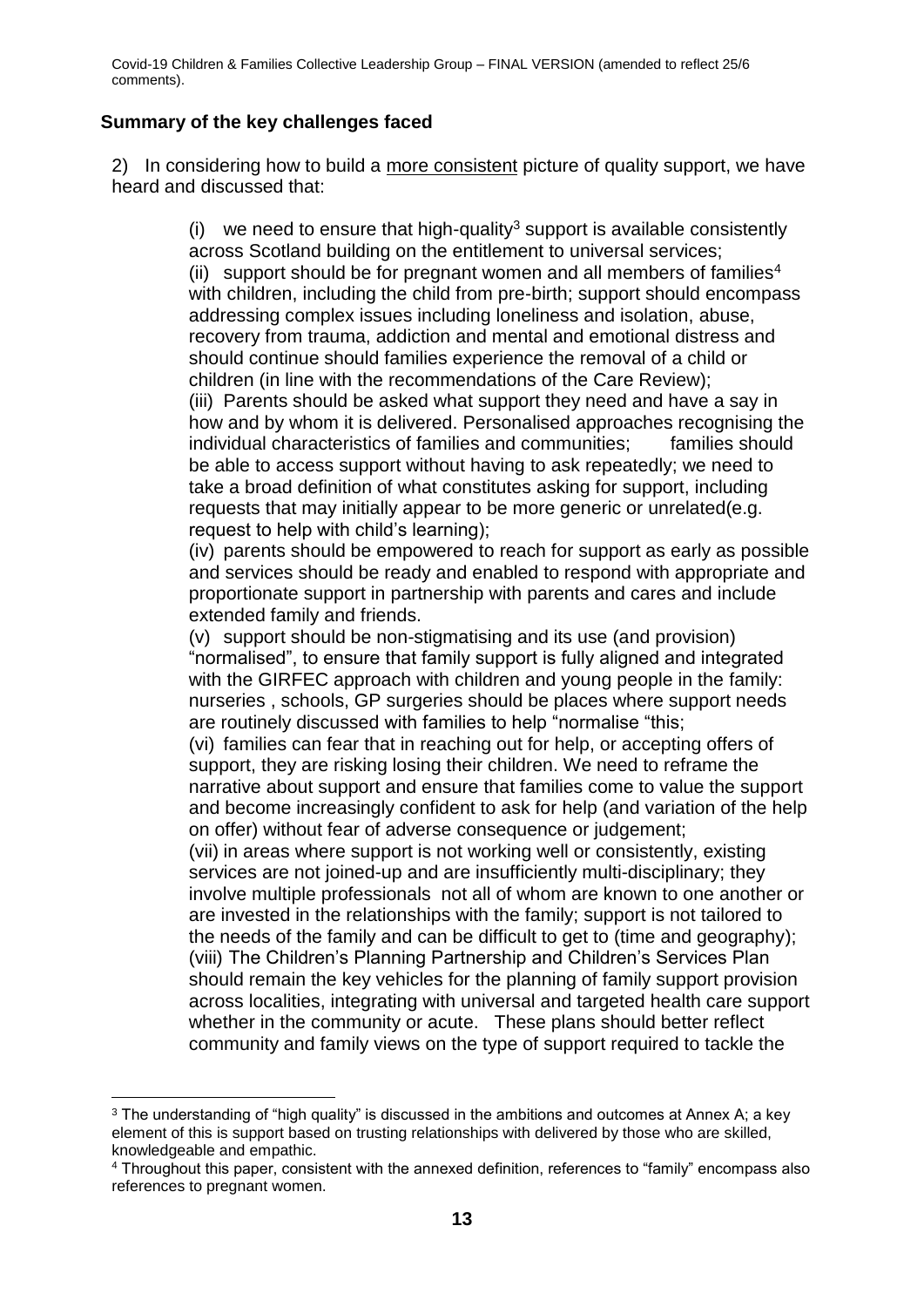needs of families in local areas. Models should evidence partnership so that the right people and services respond to local need.

(ix) there is commitment from every sector to early support, team around the child and improving support for families but despite this it remains difficult to drive change in culture and this will require longer-term collaborative effort, and, many argue, more investment;

(x) we need to move to a culture of "holding" to ensure that we are meeting the needs of families rather than passing these along;

(xi) we need more of what is good, which is most often rooted in the community and in the strong relationships families have developed with those they trust.

(xii) we need to recognise and address the underpinning context of poverty and structural inequality;

(xiii) we need to ensure there is continuity of support from pregnancy through to infancy, early childhood and beyond with increased recognition of equity of access;

(xiv) we need to ensure that in getting alongside families to discuss and deliver appropriately-tailored support, we are embodying the ethos of The Promise and approaching risk assessment in this context.

(xv) There is a need for attitude and culture shift in all agencies and workers to understand the value of relationships as the key evidence based approach to improving children's health, wellbeing and safety. Many families say they feel judged and or shamed by parts of the support / child protection system we need to move to much more restorative approaches which recognise the load families are carrying in terms of poverty, intergenerational ACEs and fractured relationships.

3) We have sought to address these points in our articulation of the blueprint at **Annex A.**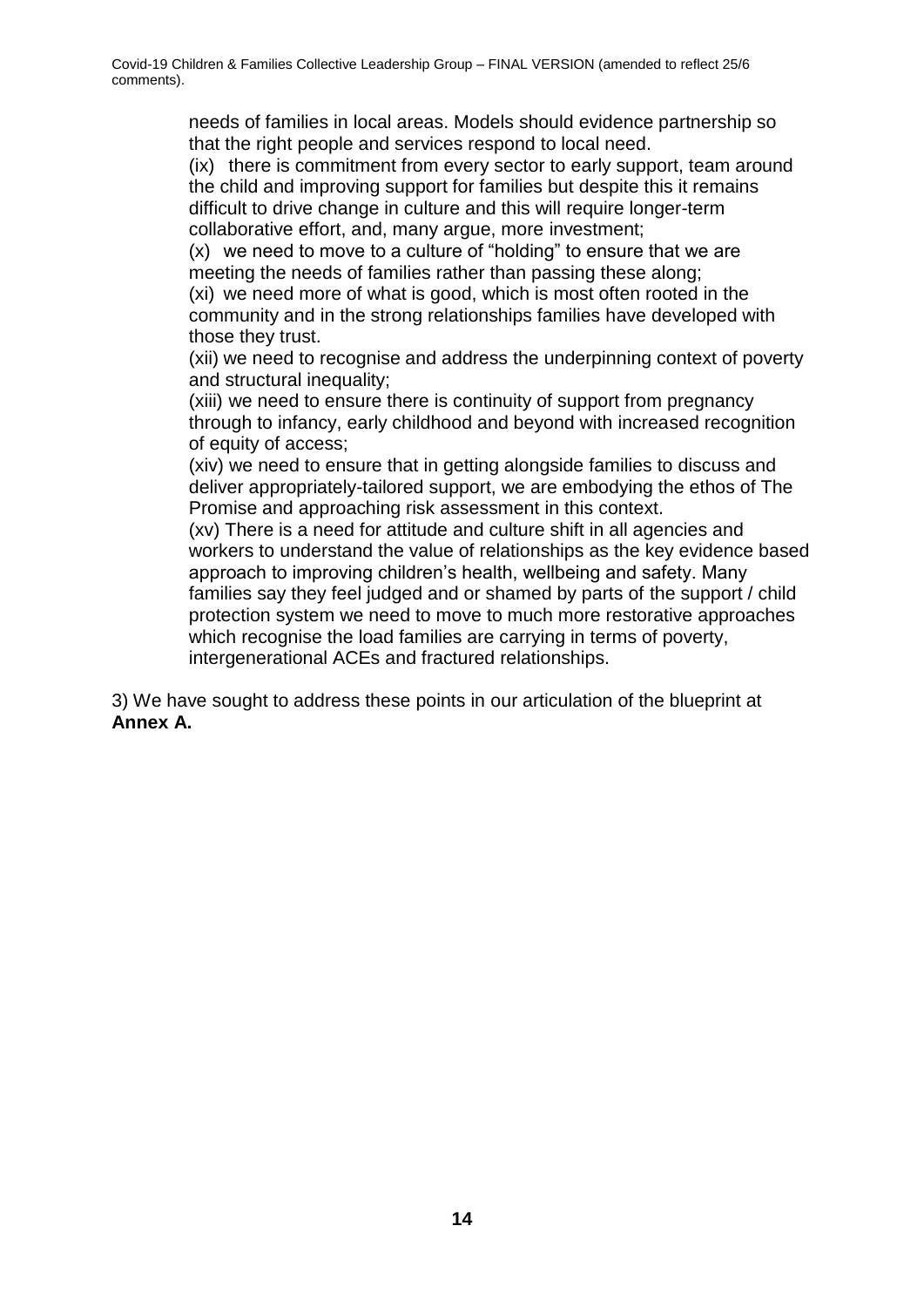# **ANNEX C**

# **SUGGESTED ACTIONS: LINKED TO PROPOSED BLUEPRINT AND RECOMMENDATIONS**

#### **Family Support should be based on nationally-agreed principles, free from stigma and driven by the views and rights of families**

#### **Immediate**

- 1. Collate and share what families have already told us is important to them when asking for and receiving support.
- 2. Develop an approach to collect, consistently, the views of families about how support in the COVID 19 context has met their needs; and marry that with a programme of local-level practice/tests of change to capture and build on what works.
- 3. Put in place measures to seek views of families on the emerging approach to acheive non-stigmatising holistic family support, recognising the plurality of views that may emerge even from within individual families.
- 4. Explore potential marketing activity to support the normalisation of asking for support, possibly led by ParentClub, but also via partner activity, especially in rural areas.
- 5. Develop messaging connections with key policies including Children's Rights and Maternity and Neonatal Health and universal services; improving family support contributes to these ambitions as well as delivering on children's outcomes, better overall societal outcomes (benefits of preventative spend) and aspirations for a future Scotland that remains healthy and prosperous.
- 6. Scope whether families do consider that they can access services confidently and without stigma locally via Named Person/ trusted relationships or whether anything further is needed at national/local level to help families to ask for and access help.

### **Medium/Longer Term**

- 7. Explore how we can embed regular and meaningful consultation with families in to the future system, including how the views of families are heard by CPPs, and scoping current arrangements CPPS may have for family championship boards.
- 8. Explore the expansion/ strengthening of the use of Family Group Decision making, for which a strong evidence base exists.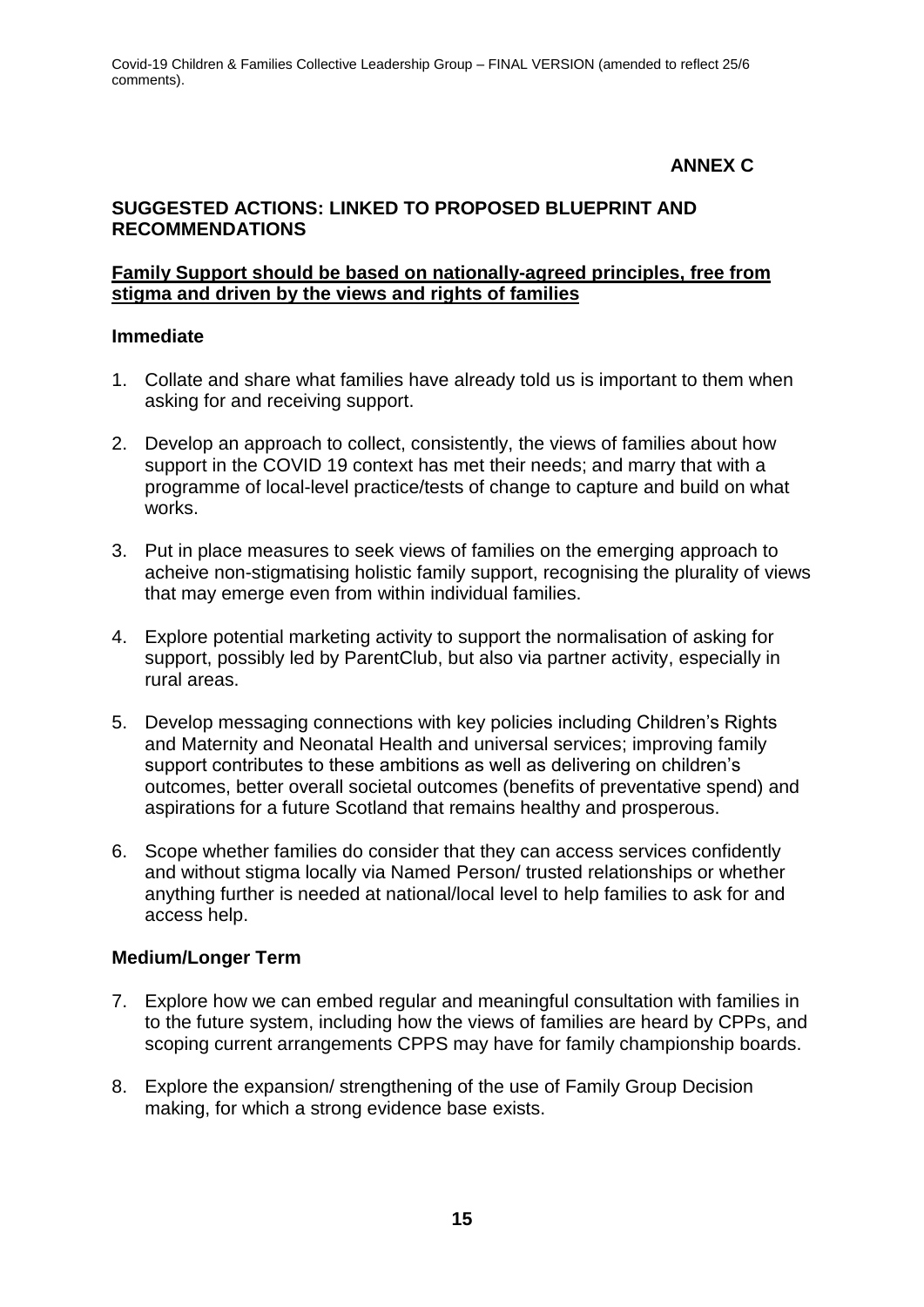- 9. Carry out "deep dive" to understand reasons why families do not seek support from services and perceptions of whether services meet needs; contrast with areas where uptake is good.
- 10. Use agreed narrative to ensure all working in family support understand roles and accountabilities, know how to connect up and what should be available and where to seek more support/guidance when a family needs more than they can offer.
- 11. Assess further training, supervision and support required for personnel in workforces across Scotland to deliver their part of the ambition.
- 12. Consider case for developing a cross-sectoral shared "Family Support Scotland" brand and mission to which all those supporting families could affiliate.
- 13. Consider development of radical help and social models, as used by the disability movement, to bring attention to the economic, environmental and cultural barriers faced by children and families and to ensure connection with the wider factors that affect child wellbeing and family life.
- 14. Engender national recognition that Scotland needs to do more to support families and that all in society have a role in helping families to thrive as part of Getting It Right For Every Child. Consider learning from Reframing Care Experience project.

### **Families should know what is available to them and how to access it.**

#### **Immediate**

- 15. In time for education system reopening, we will ask CPPs aided by local partners to publish summary of where families can seek immediate support, reaffirming existing universal structures and local contact points.
- 16. Publish a revised, cross-portfolio summary of the national offer on family support, including how to ask for help, and the principles of good support.

### **Medium/Long Term**

- 17. Ask CPPs to map, publish and promote local pathways for support and share widely with family support workforce in all sectors.
- 18. Explore options for better use of existing systems for sharing of local information, e.g. ALISS.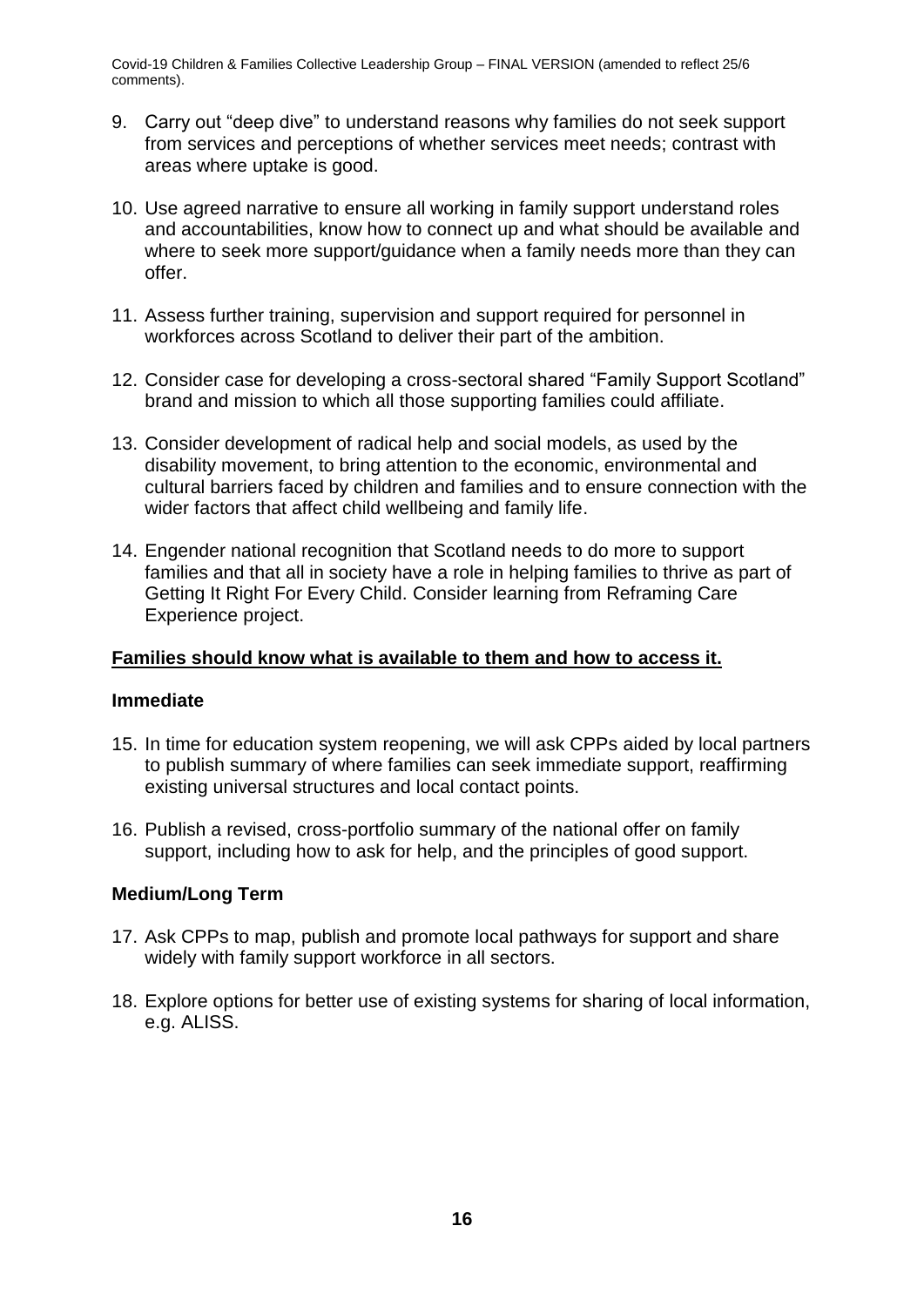### **Support should be available to all families across Scotland when they need it, where they need it and for as long as they need it; enhancement of provision should be based on scaling up of local best practice, embedding multi-agency working.**

#### **Immediate**

- 19. Develop plans for improvement and implementation-based projects in local areas, to support the embedding and enhancement of what is working, including focus on "user-led" planning;
- 20. Share good practice to enable scaling up (including of digital support models where appropriate, noting that some of the families most in need may also be the ones least able to access support through digital mechanisms).
- 21. Scope understanding of existing commissioning arrangements; and develop new framework to support improved commissioning on family support, including nationally agreed principles, involving all with an interest.
- 22. Review the "whole system" and consider whether there is a need for any further elements (e.g. suggestion of expansion of family/family link/school link/wellbeing worker; further integration with proposed mental health services).
- 23. Scottish Government and CPPs to ensure enhanced support for mental health and wellbeing for parents and children and promotion of supportive family relationships now and as we move out of lockdown, in line with work already underway via the Perinatal and Infant Mental Health Programme Board and the wider Mental Health Directorate work on children, young people, families and relationships. Explore prospect for moving forward with paused proposal Community Wellbeing Services. Consider national review of approaches to parenting in the context of more restorative approaches.

### **Medium/Long Term**

- 24. Ask CPPs to set out (children's rights' assessed) plans for family support based on the key principles in Children's Services Plans, ensuring that these have been considered by those with relevant expertise from each of the partners as well as by a panel of families and meet accessibility requirements for families.
- 25. Explore scope to build on GIRFEC Collective Leadership Work.
- 26. Scope and follow up other opportunities for learning including from operation of COVID hubs and many practice examples identified, the virtual engagement which is critical for access to services, formal and informal support and participative decision making (e.g. Nuffield Observatory reports May 2020).
- 27. Explore options for and risks of potential structural changes e.g. suggestion that family support partnerships could oversee and co-ordinate local delivery/ amending children's services plans to be Children and Families services' plans.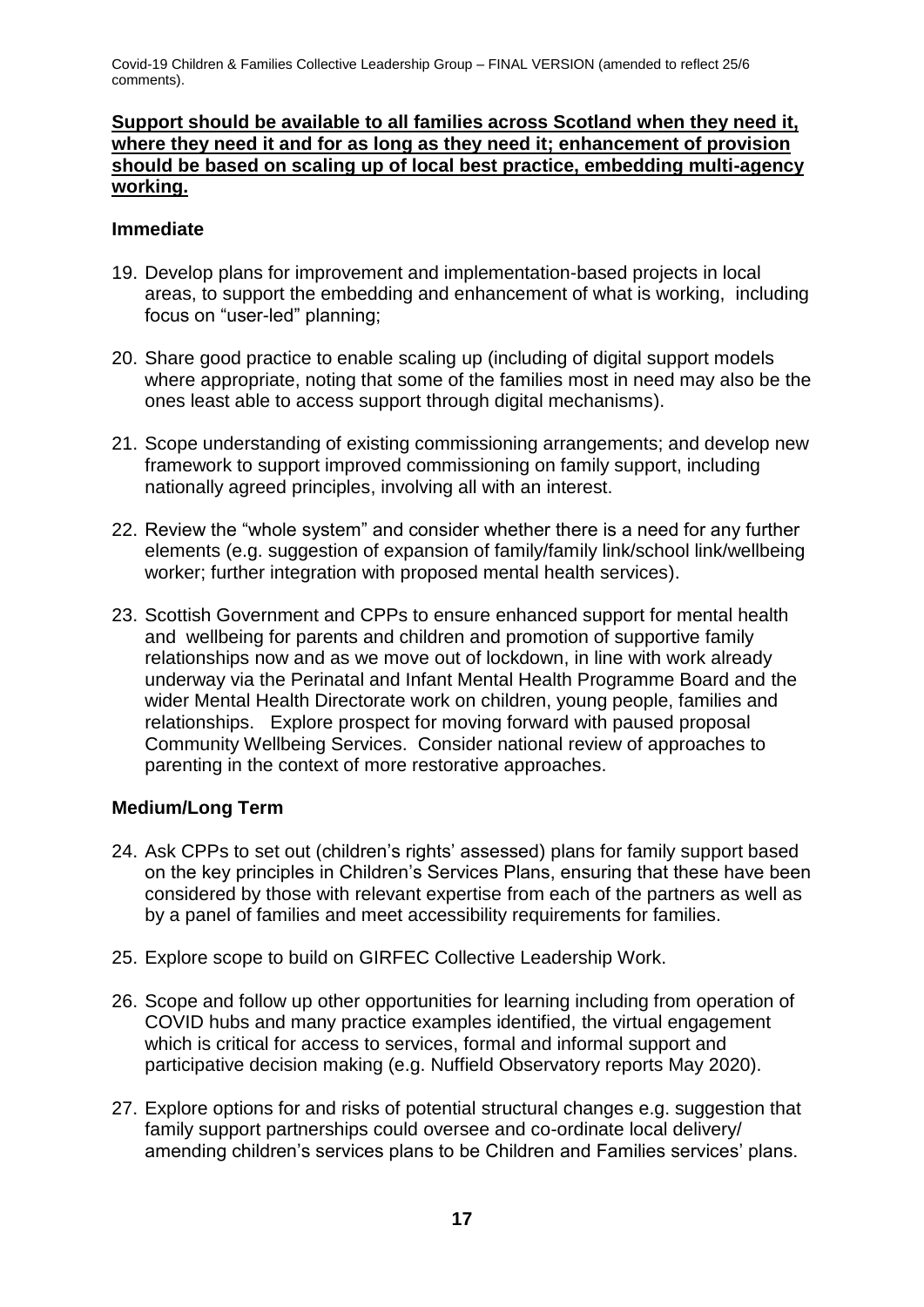- 28. Consider requirement for strengthened support for Named Persons (supervision, coaching) to deal with challenges of undertaking the role alongside their 'primary' roles as health visitors, teachers etc., and how this requires different skills relating to relationship building, information gathering and sharing, coordination of assessment processes, and identifying and supporting families to access resources and supports that they can benefit from.
- 29. Consider how to work alongside families in communities to develop, test and learn from local family support models and then use the learning and evidence of impact to incrementally scale.

#### **Prevention and Early Engagement should remain long-term investment priorities; the approach to funding and planning must be joined up across Government portfolios, partners and providers.**

#### **Immediate**

- 30. Consider resource implications of this programme of actions, and how these might be met.
- 31. Set out the economic case for investment in family support (drawing specifically on ICR economic case).
- 32. Draw together clear summary of the sources of funding currently available from/ planned by the Scottish Government (e.g. SAC, PEF and more recently 1140 & Mental Health funding) and seek to understand the strategic connections including with adult and more acute, with the aim of providing holistic family support.
- 33. Scottish Government to consider the establishment of senior cross-Government Forum on Family Support, along a similar model to the Directors' Group on Child Poverty, drawing on external critical friendships.
- 34. Explore links with implementation of the conclusions of the Care Review.
- 35. Align with Self-Directed Support Legislation and Guidance in relation to children and families, the Child Poverty-led suite of financial supports for families, and explore connections with the work of the Scottish Leadership Forum in relation to the possible "No Wrong Door" approach.

#### **Medium/Long term**

- 36. Use funding summary produced ([32 above] to drive review of redirection of resources to more holistic principles.
- 37. Continue engagement with Child Poverty activity to ensure family support is view through the child poverty lens and that there is a seamless fit between the policies including neglect.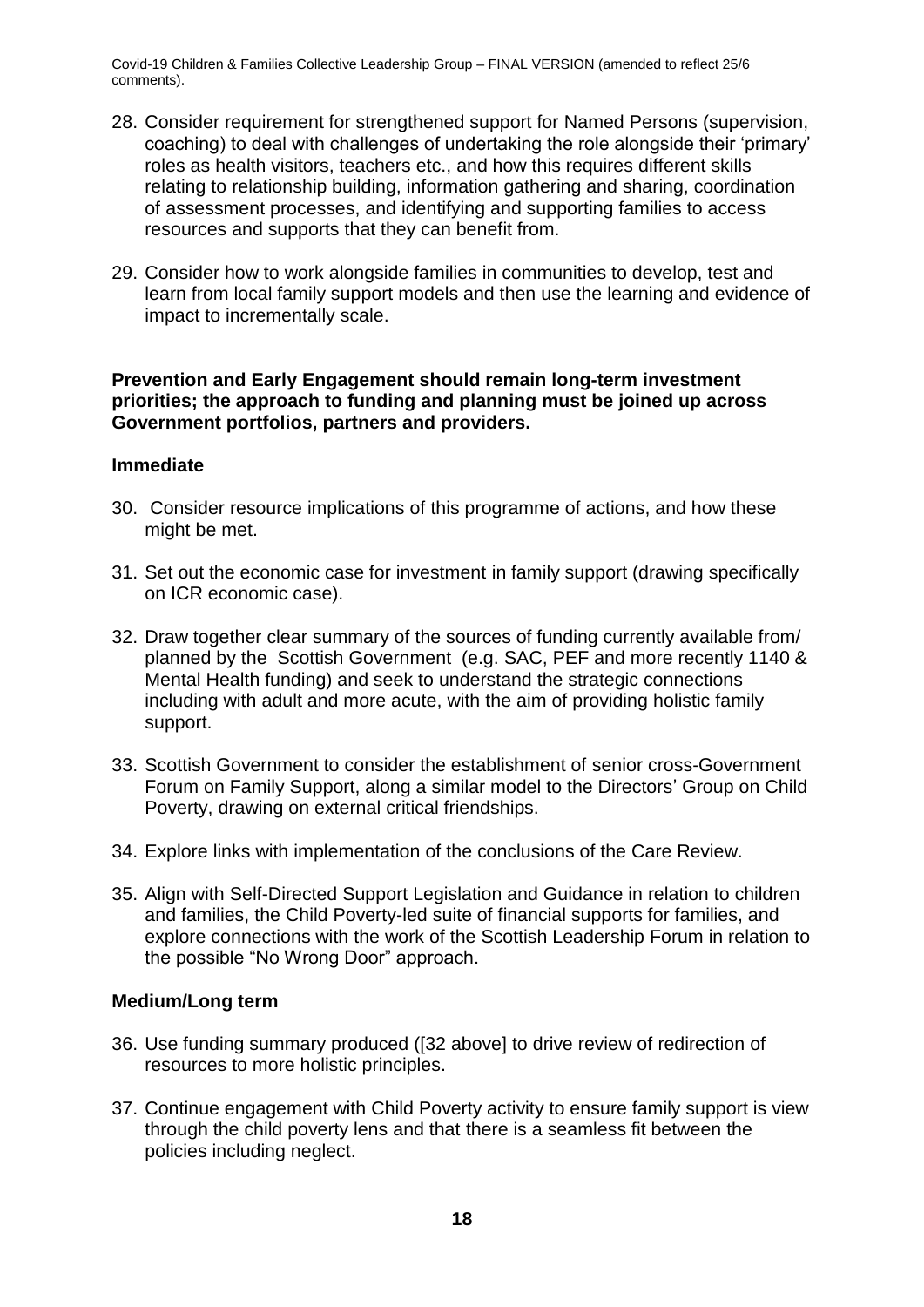- 38. Continue engagement with broad range of Health partners including those responsible for plans for the future health system, drawing on lessons of COVID-19 (including significant advantages in digital health technology), and learning from implementation of Ready to Act 2016 and culture change in Children and Young People Allied Health Professional services.
- 39. Continue engagement with Digital/ Connecting Scotland Programmes to address concerns about digital exclusion, which should not be a barrier to families accessing support/ need to ensure alternative means of engagement especially for identified populations.
- 40. Continue engagement with Wider Fairer Work SIP work and Shielding and Non-Shielding at response work where this encompasses families.
- 41. Continue engagement with Community Engagement and Justice leading to clearer articulation of connections.
- 42. Ensure engagement with National Performance Framework and Financial Strategy.
- 43. Explore linkages with parallel work on proposal for 'Wellbeing Budget' (linking also to Investment theme).
- 44. Continue to explore connections with Child Protection, and ensure clear articulation of the shared understanding of the role played by family support in the assessment and mitigation of risk.
- 45. Explore linkages with Domestic Abuse work and ensure that proposed plans are gender competent.
- 46. Ensure necessary links with National Trauma Training Initiative.
- 47. Explore connections with various inspectorates and regulatory bodies and consider scope for learning from expertise.
- 48. Ensure appropriate connection to and input from Youth work and those with expertise in this field.
- 49. Connect to work to develop the proposed Place Standard; consider specifically the particular implications of the evolving policy for rural areas and islands.
- 50. Ensure all work to develop services is based on the principles of the Scottish Approach to Service Design Principles; develop closer links with the Chief Design Officer.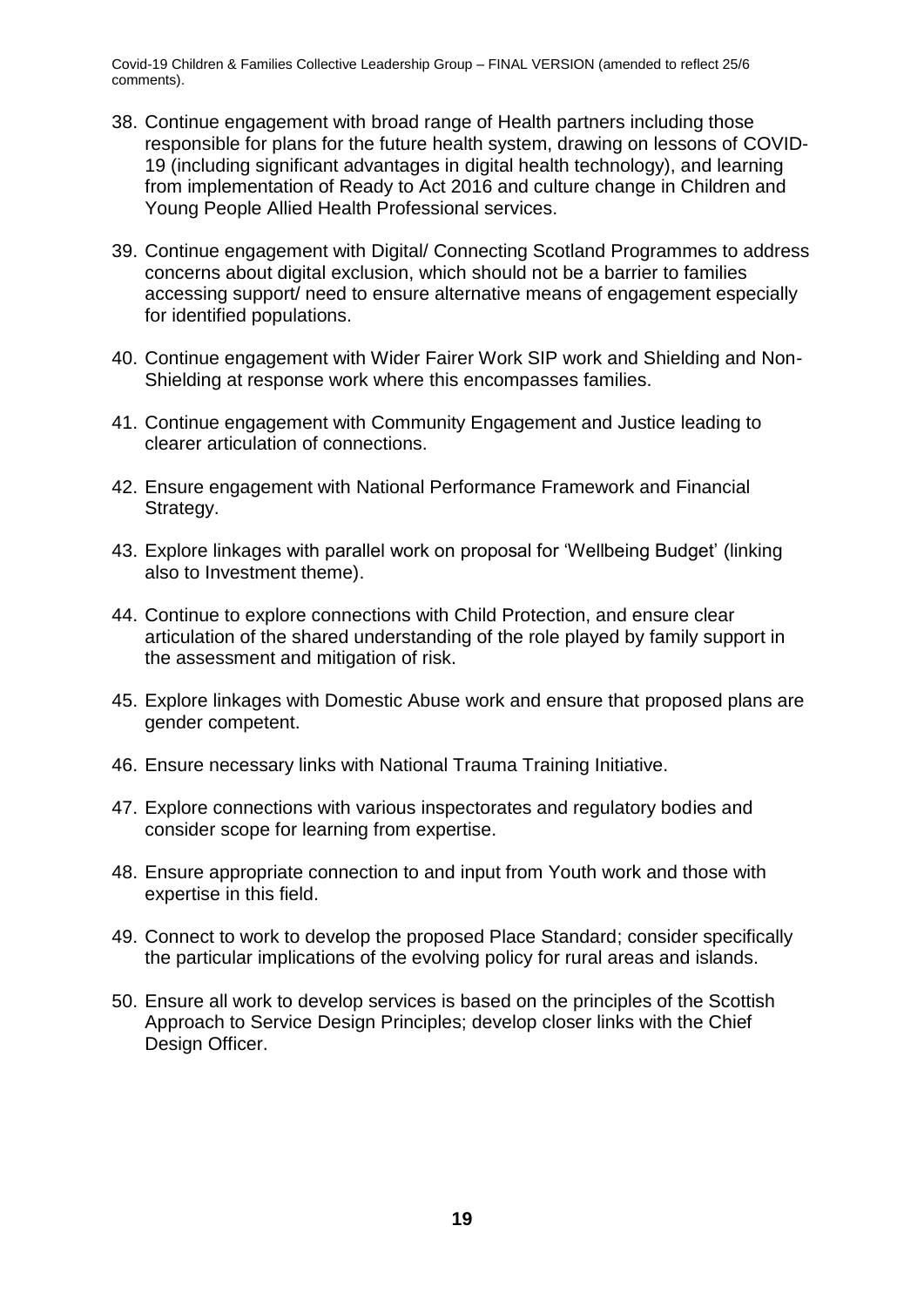### **Progress must be reviewed; delivery decisions should be based on evidence including learning from families**

### **Immediate**

51. Clarify proposed measures for success linking to existing frameworks including the NPF (e.g.via CSPs - detailing services - and existing national statistical collections/ surveys of families). Voices of children and families must be centred in any assessment of what works, impact and evaluation.

### **Medium/longer term**

- 52. Scope a national review of data collection and linkage on family support to ensure that our future evidence base can support our ambitions around good family support and takes due account of concerns including accuracy and lagtimes.
- 53. Develop a framework of effectively resourced evaluation to capture learning and provide clear evidence of impact.
- 54. QI approach to aims and measures to create improvement data to demonstrate impact of changes as they are put in place and support learning and ongoing change.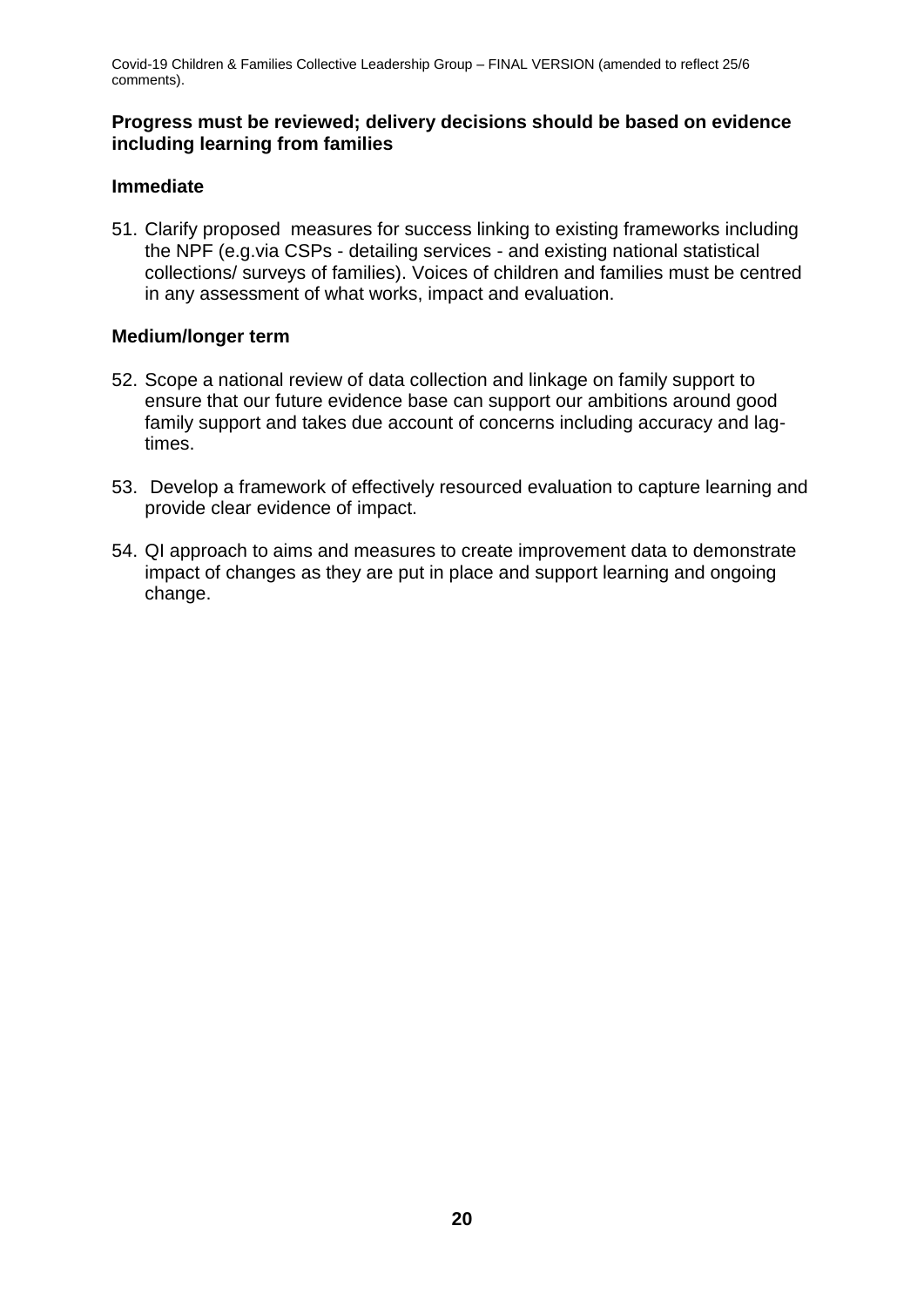### **DEFINITIONS AND PRINCIPLES**

#### **What do we mean by Family?**

- We take a holistic view of the term family adoptive, biological, foster, kinship, extended, composite and others i.e. settings and homes that have felt like family and that some children and young people may belong to more than one family.
- Our approach is for all families, whether or not they have had any prior involvement with any services, statutory or otherwise.
- For the purposes of family support, family is defined in the context of including a young person of 18 years or younger, or up to 25 years if care experienced, who may or may not be resident with the family; it may include families seeking to conceive; and it includes pregnant women who may need support pre-birth. It does not include families whose children have exceeded the age of 18, 25 if care experienced, although it is acknowledged that families of adults may also continue to need different forms of support.

#### **What do we understand by Family Support?**

- There is no single definition of family support; based on Gardener (1998), we understand this to encompass a broad continuum of preventative and early intervention approaches to help families to meet their individual needs to improve their wellbeing including advice, support, and specialist help, starting in the community and signposting families, even those experiencing significant issues, towards support to enable them to avoid crisis.
- The term is in widespread use across Scotland and is broadly understood to refer to support provided by a range of organisations (agencies, professionals, the third sector, trusted partners) to families to build their capacity and resource. It is indeed embedded in both public and third sector roles and service and is a right under the UNCRC (article 18).
- It is offered across a wide spectrum of family situations ranging from very early universal intervention (e.g. pre-birth) to intensive/acute requirements which still play a preventative role.
- At the least intensive end of the spectrum support includes information, advice and practical support (universal interventions, emotional support, financial support and in kind support such as Baby Box). These can include artistic approaches as well as more traditional services.
- At the more intensive end of the spectrum this means support for families (including adult to adult) that may sit alongside statutory interventions, to enable them live together positively, obviating negative experiences for the child and providing support for families when they are not able to be together.
- The term is used in this paper to cover interventions that may be offered to a broad range of families including families seeking to have children and families with children are not currently living, which may be of short duration or which may be envisaged for the years until a young person reaches 18, or (where they are care-experienced) 25. It can also be used to describe support for families where a child or children have been removed and where ongoing,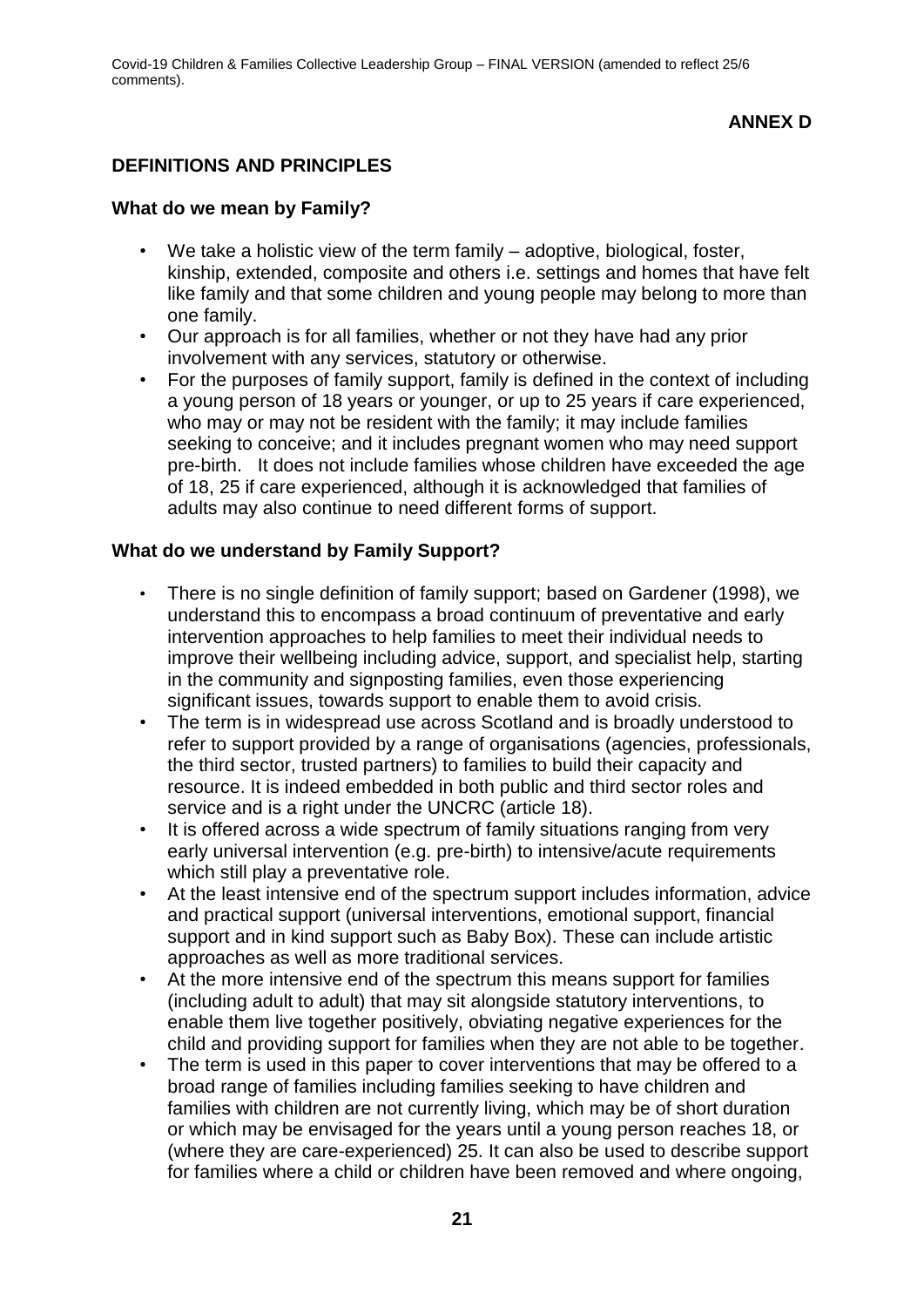relationship based, holistic support is vital to address the trauma of that separation.

• Family support is thus a mechanism or an enabler which, where effective, will support us in achieving our intended outcome of improved child and family wellbeing.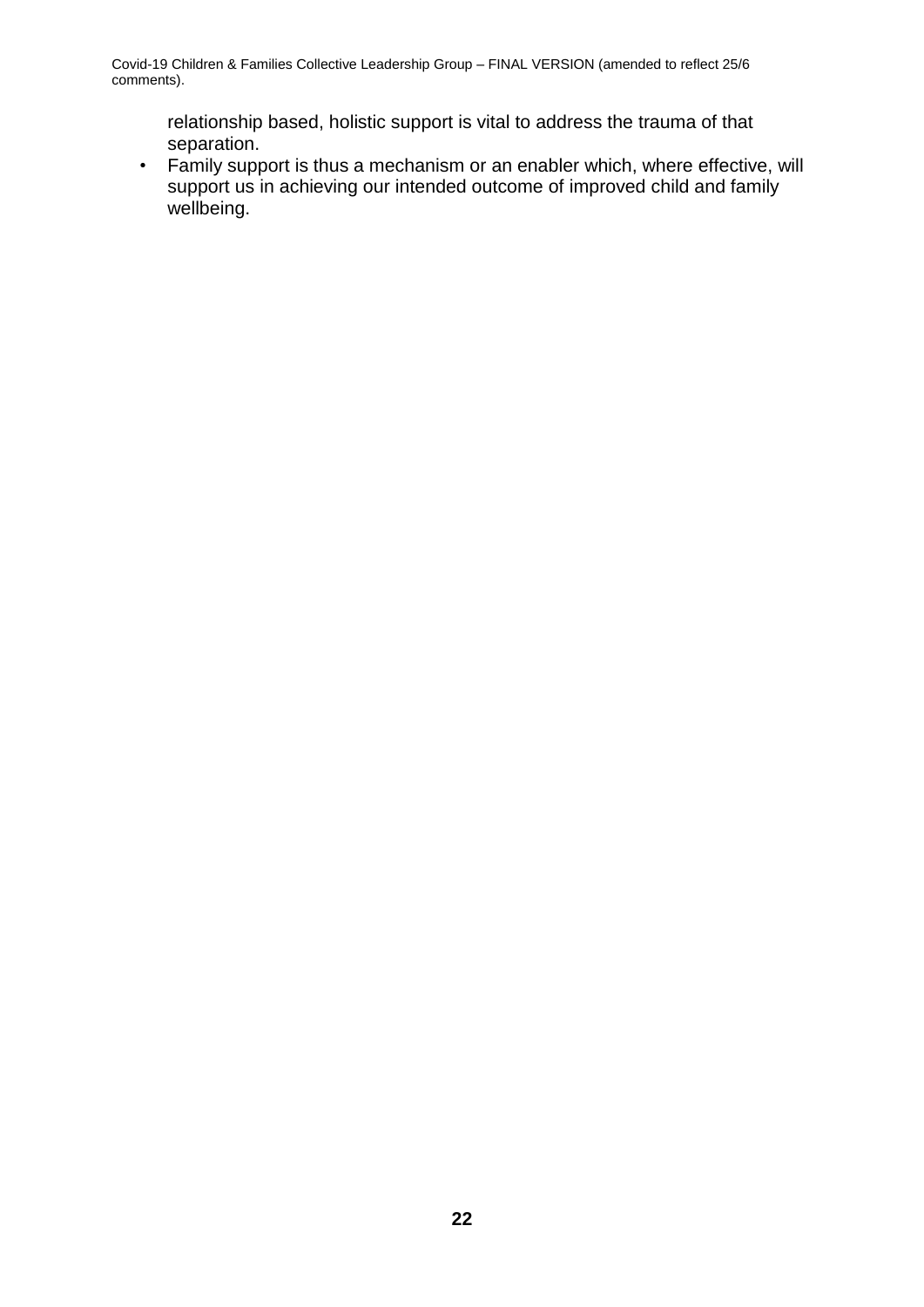# **PRINCIPLES OF GOOD FAMILY SUPPORT**

We are hearing that good family support:

- is holistic:
- is assets/strength-based;
- is collaborative:
- builds on trusted relationships, focused on building trust and mutual respect
- is evidenced:
- is multi-agency/ multi-partner;
- crosses organisational and sector boundaries to provide continuity for families;
- is community empowering;
- is agreed with families (consent-based) and tailored to their needs as part of a universal service that reflects the diversity of families ;
- is flexible:
- is swift and responsive to need:
- is proportionate:
- in the right place at the right time; families should be able to "reach in", not be "referred to" – this is about empowerment
- $\bullet$  gets alongside the family
- holds on until a family is ready to let go or move on
- is child and human rights-based;
- offered to the family with the intention of enabling them to meet the needs and improve the outcomes they have identified, for as long as they need it
- is consistent, of high quality and is provided by highly-skilled staff secure in their contracts
- must be genuinely non-stigmatising and non-judgemental, something that all families in Scotland will be comfortable to turn to when they need it
- is informed by understanding of attachment, trauma, domestic abuse, inequality and poverty.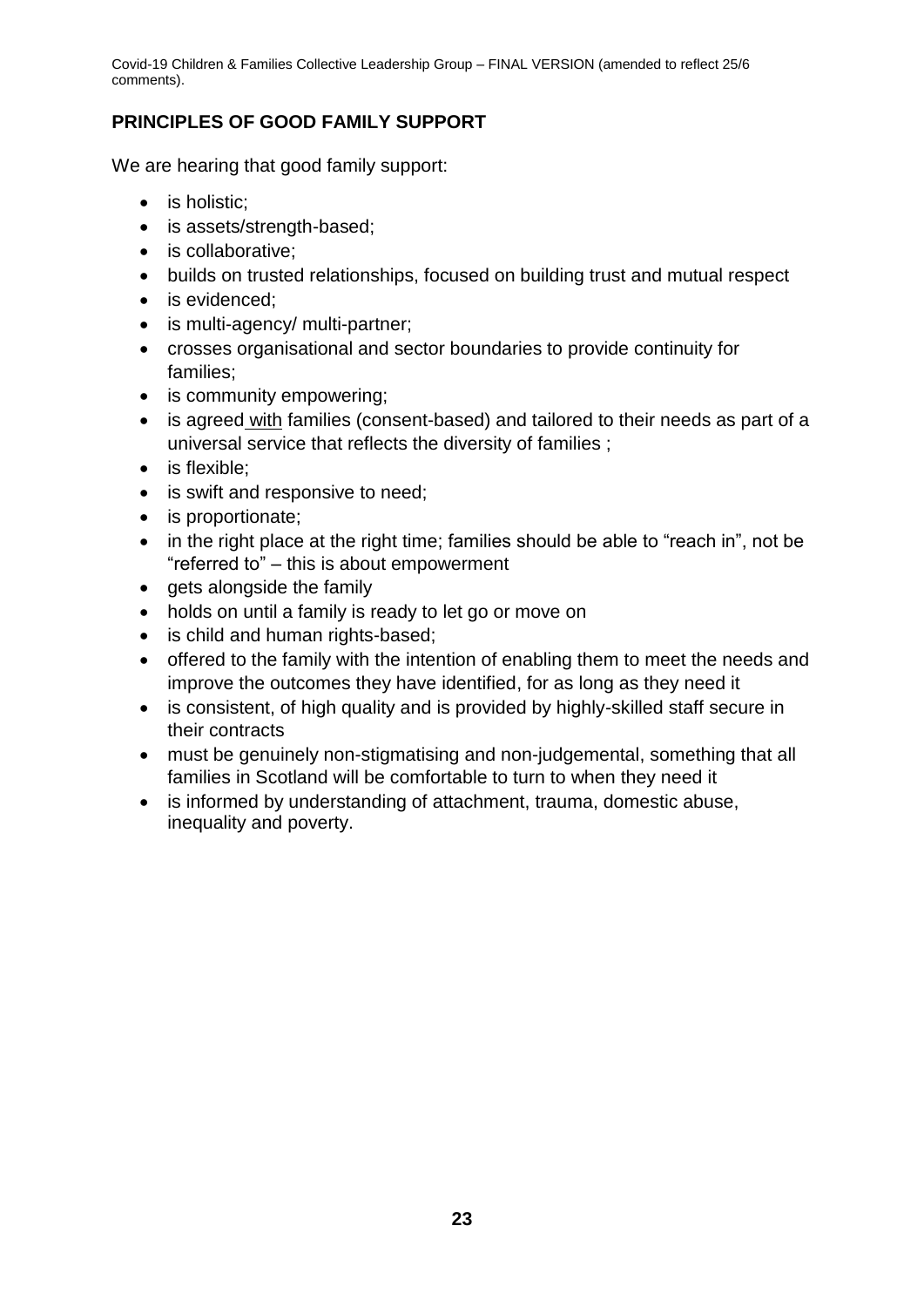### **INDEPENDENT CARE REVIEW – THE PROMISE TEN PRINCIPLES OF INTENSIVE FAMILY SUPPORT**

**Community Based:** Intensive family support must be geographically located in local communities, with the explicit intention of maximising the assets of the community and community-based relationships. Support must be explicitly connected to, or even housed in, locations that work for local families and the community, such as schools, health centres, village halls and sports centres. Scotland knows where this support is most needed. Communities must have a say in where support is located.

**Responsive and Timely:** Intensive family support services must operate outwith a Monday-Friday, 9am-5pm approach. There must be no concept of an 'out of hours' service. Families do not operate on those timescales and support must be responsive to family need.

**Work with Family Assets**: When working with families, the orientation of support must look at what is working well for the family taking a strengths based approach rather than a deficit-based approach that operates from a premise of what is going wrong. The starting point must be listening to what children and their families say they need in order to flourish, not what the system dictates they need.

**Empowerment and Agency:** Children and their families must have a say about the people who provide them with support. Intensive family support requires relationships built on trust and honesty. If support services are going to succeed, the families receiving support must be able to choose those people with whom they have a natural connection. The quality of relationships between families and the workforce is a key factor in the likelihood of interventions being successful. Peer support has been proven to work in other parts of the world and must be tested during the Implementation of the Care Review. Budgets must be responsive to families' choices. There should be no barriers to families' wishes being carried out, with members of various services and organisations available as a support team.

**Flexible:** The needs of each family are different and Scotland must recognise the agency and unique needs of families to ensure that support is tailored and specific. Scotland must think creatively in terms of the support families might need and ensure the workforce is responsive. For some families there may be a need for partial foster care (a couple of nights a week). For other families there may be a need for live in support to raise the capacity of parents. There is not a 'one size fits all' approach. The crux of success lies in the family-workforce relationships. Chapter 3: Family 57 58

**Holistic and Relational**: Children live within families and support must be family based. Interventions must be focused on the wider family context so that there are not a multitude of services addressing specific, isolated and individual issues within families. The likelihood of success is not based on the specific intervention but on a relationship of trust between families and workers. Support must look across the width of the family and not simply the variety of issues that the family may present with. Family plans must incorporate the child's plan (and the needs of all other children who may be impacted by changes in the family setting) and these must always be actively considered as part of decision making.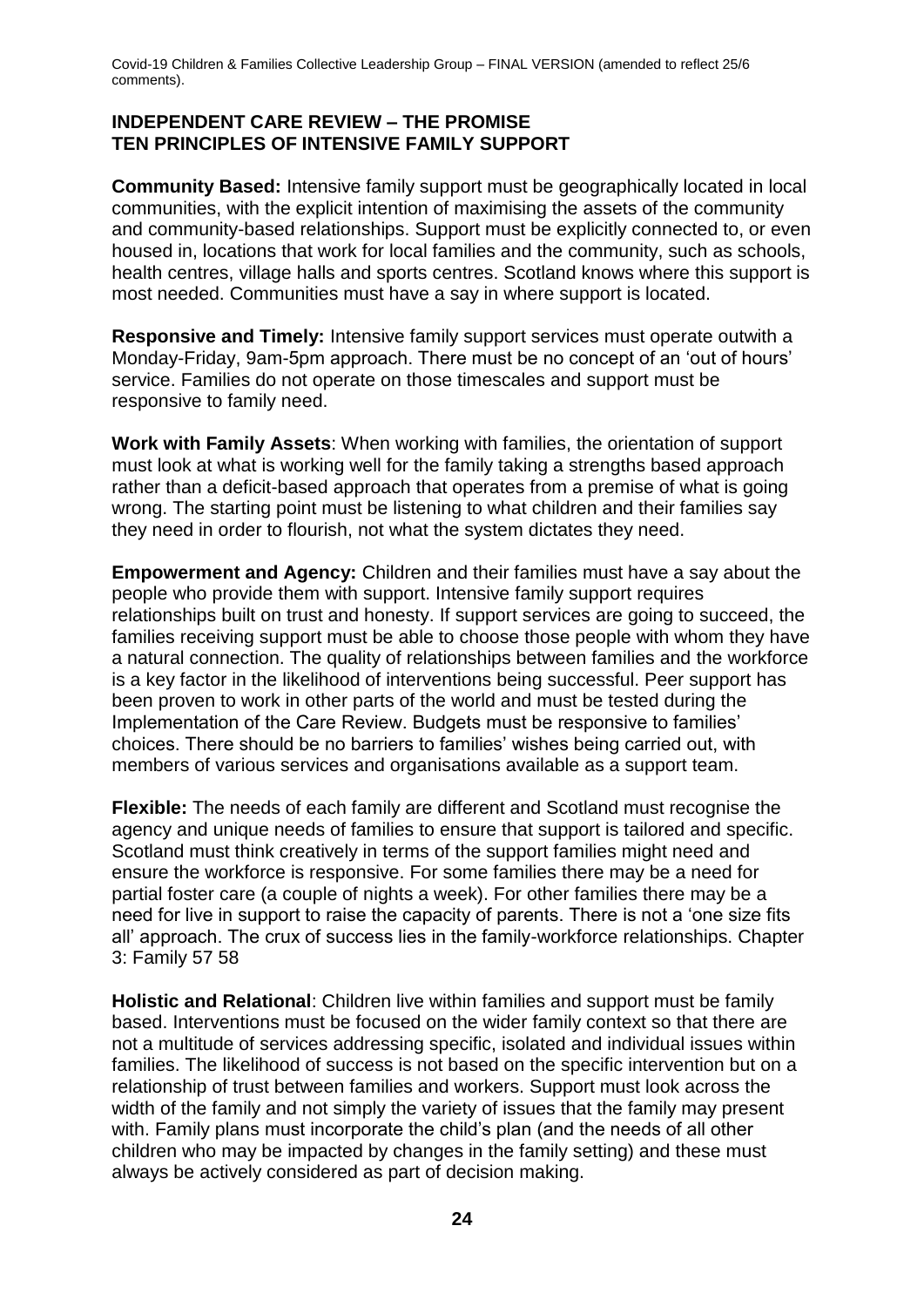**Therapeutic:** It is likely that families requiring long-term intensive support have experienced trauma in their lives. Scotland must ensure that support to families recognises trauma and works with families to heal. There must be no barrier, be it referral or category, that limits parents and children from having access to mental health support when and if required.

**Non-Stigmatising:** The way in which support is delivered must not stigmatise the family. That means there must be no uniforms, lanyards or branded vehicles appearing outside houses or schools to provide support. The basis of all support must be the quality of relationships, not the professionalisation of the workforce. The language of family support must reflect normal discourse, and not be hidden behind professional language such as 'looked after child' ("LAC"), reviews and risk assessment. Overly professionalised language stigmatises families and acts as a barrier to engaging and supportive work.

**Patient and Persistent:** Scotland must accept that human change takes time and effort. Intervention has to be based on need. Scotland must move away from limiting intervention to set periods of time. Long term change and intensive support take time and Scotland must be patient in working with families where there are complex, challenging circumstances.

**Underpinned by Children's Rights**: Whilst the family must be viewed collectively and not as isolated individuals, support services must be underpinned by the rights of the children they are working with. That means ensuring that all the rights of children are upheld in all decisions and support for the family. It will mean that children's rights are the funnel through which every decision and support service is viewed.